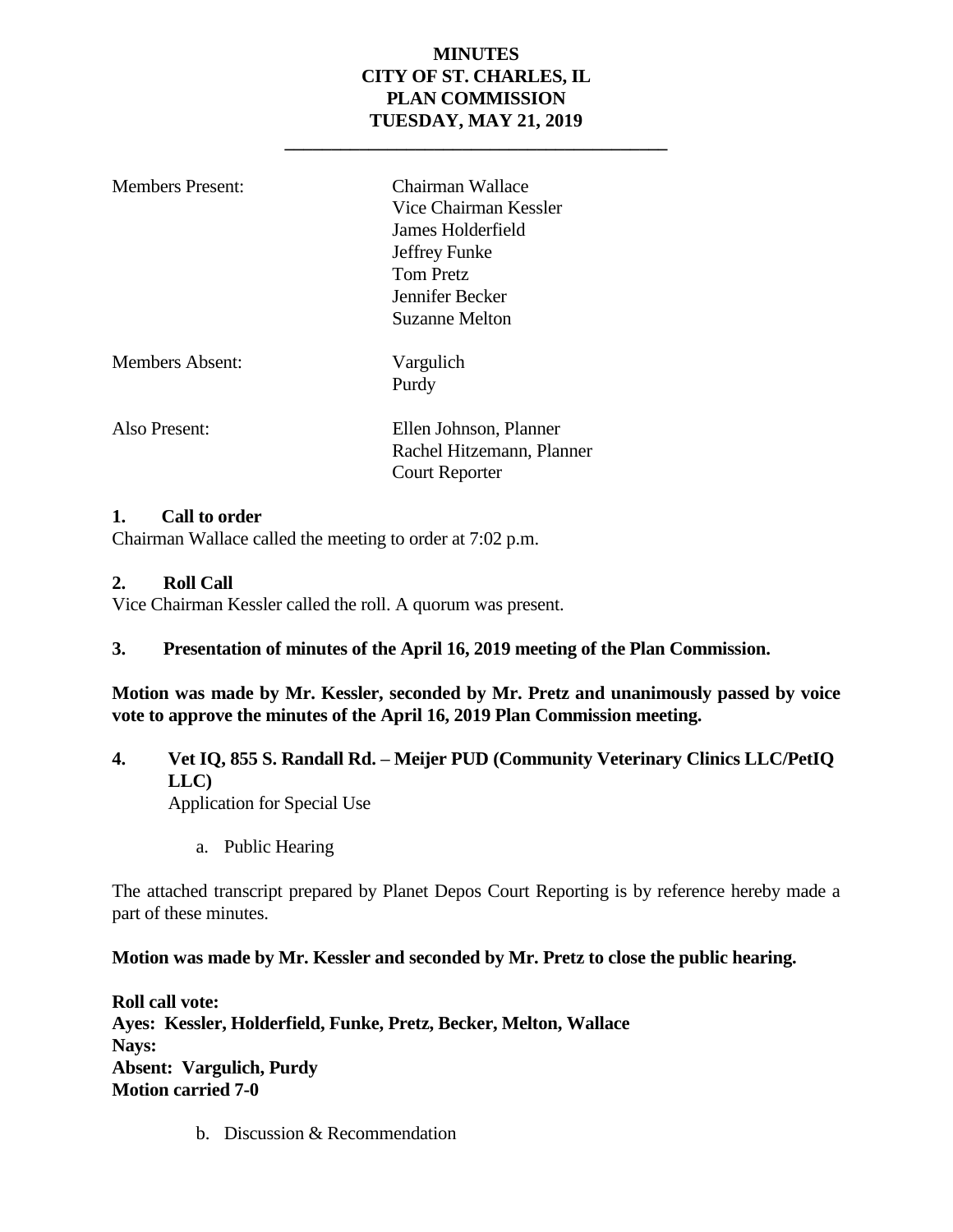## **Minutes – St. Charles Plan Commission Tuesday, May 21, 2019 Page 2**

The attached transcript prepared by Planet Depos Court Reporting is by reference hereby made a part of these minutes.

## **Motion was made by Mr. Kessler and seconded by Mr. Pretz to recommend approval of a Special Use for Animal Hospital – VetIQ, Meijer PUD (855 S. Randall Rd.)**

**Roll call vote: Ayes: Kessler, Holderfield, Funke, Pretz, Becker, Melton, Wallace Nays: Absent: Vargulich, Purdy Motion carried 7-0**

**5. Additional Business from Plan Commission Members or Staff-None.** 

#### **6. Weekly Development Report**

#### **7. Meeting Announcements**

- a. Plan Commission Tuesday, June 4, 2019 at 7:00pm Council Chambers Tuesday, June 18, 2019 at 7:00pm Council Chambers Tuesday, July 2, 2019 at 7:00pm Council Chambers
- b. Planning & Development Committee Monday, June 10, 2019 at 7:00pm Council Chambers Monday, July 8, 2019 at 7:00pm Council Chambers

#### **8. Public Comment- None.**

**9. Adjournment at 7:24 p.m.**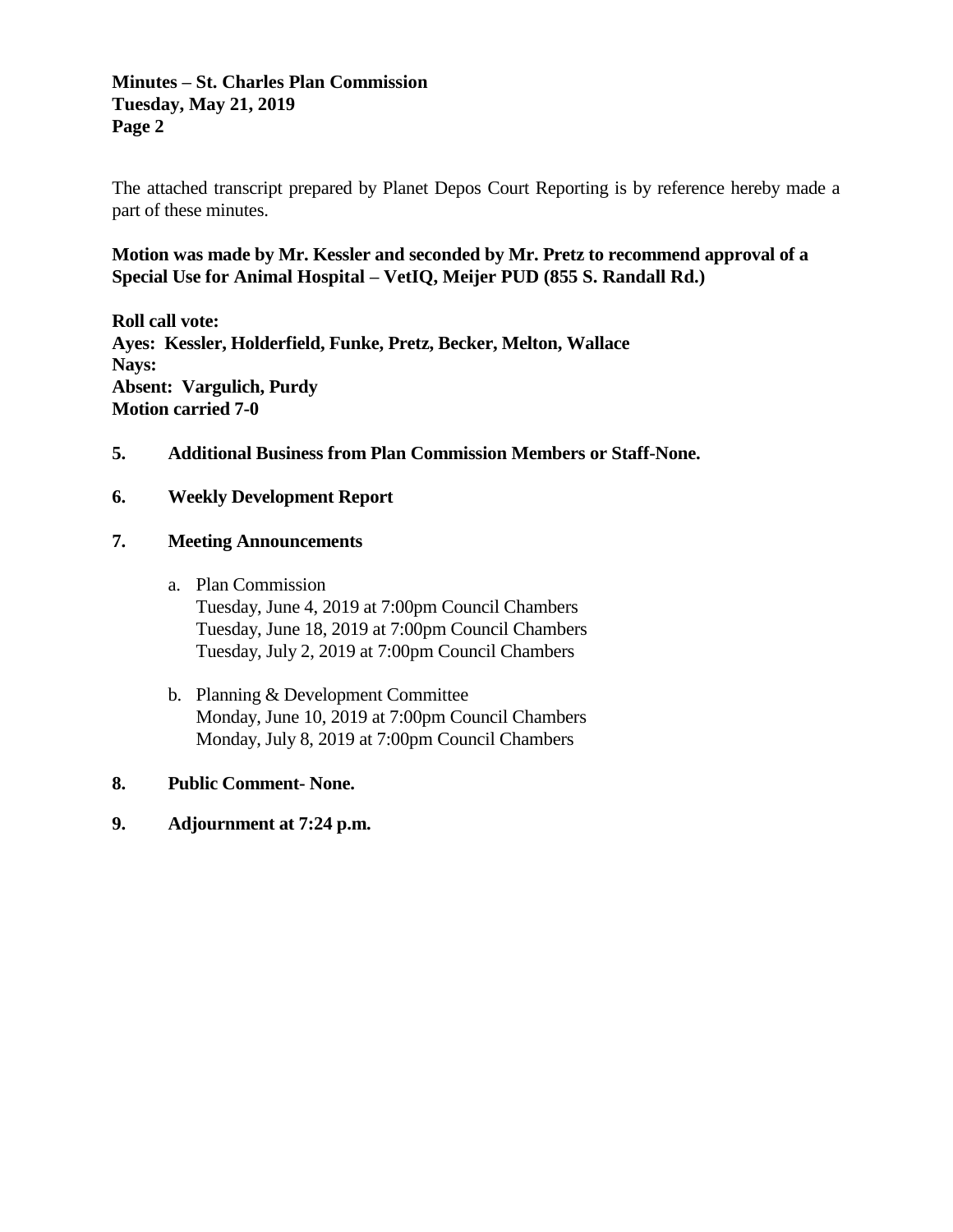

# **Transcript of Hearing**

**Date:** May 21, 2019 **Case:** St. Charles Plan Commission

**Planet Depos Phone:** 888.433.3767 **Email::** [transcripts@planetdepos.com](mailto:transcripts@planetdepos.com) **www.planetdepos.com**

WORLDWIDE COURT REPORTING | INTERPRETATION | TRIAL SERVICES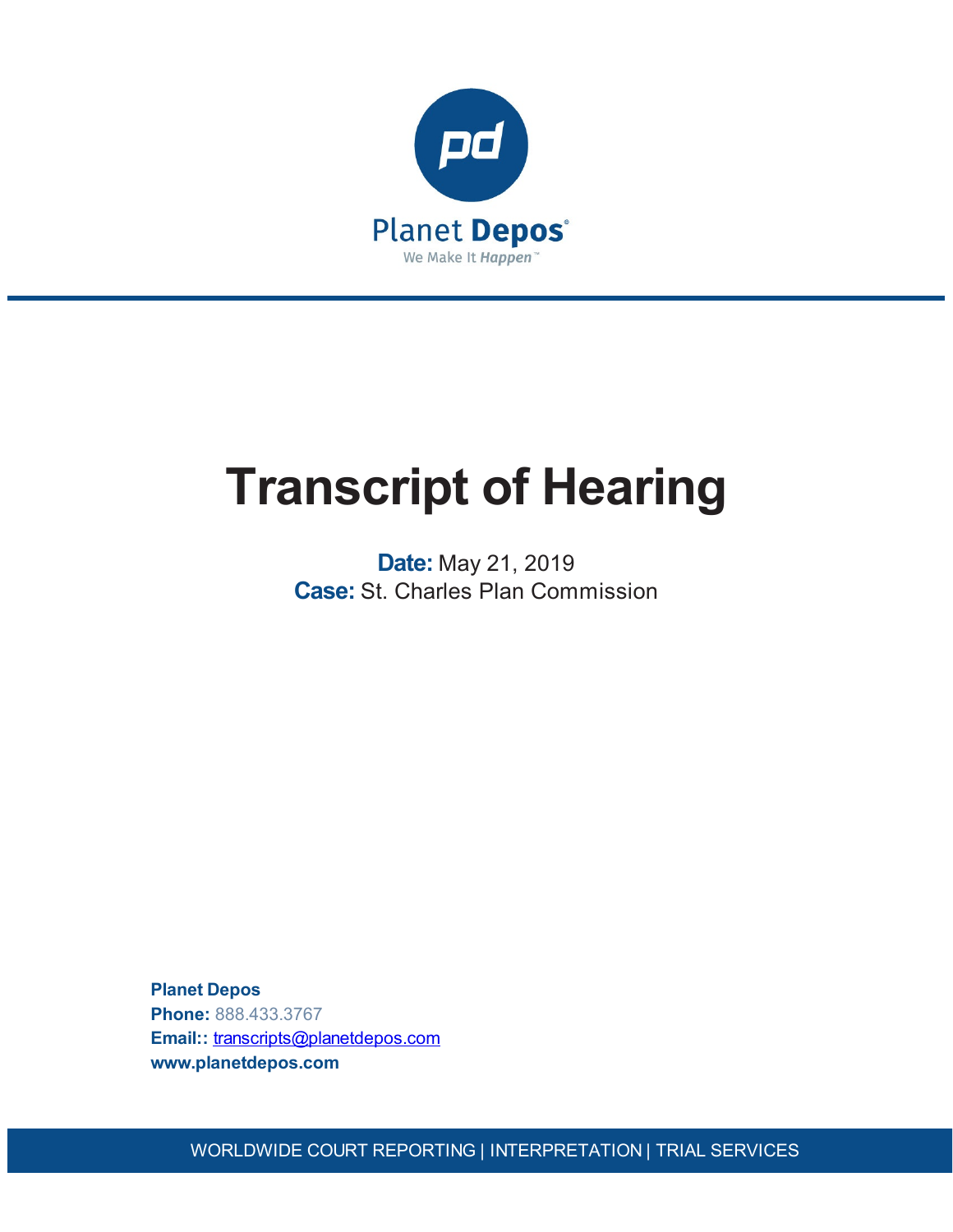1 2 3 4 5 6 7 8 9 10 11 12 13 14 15 16 17 18 19 20 21 22 23 24 BEFORE THE PLAN COMMISSION OF THE CITY OF ST. CHARLES --------------------------------x In Re:  $\qquad \qquad \blacksquare$ Application for Special Use; : Vet IQ, 855 South Randall Road, : Meijer PUD (Community : Veterinary Clinics LLC/ : PetIQ LLC).  $\qquad \qquad :$ --------------------------------x REPORT OF PROCEEDINGS St. Charles, Illinois 60174 Tuesday, May 21, 2019 7:02 p.m. Job No.: 218464 Pages: 1 - 24 Reported by: Paula M. Quetsch, CSR, RPR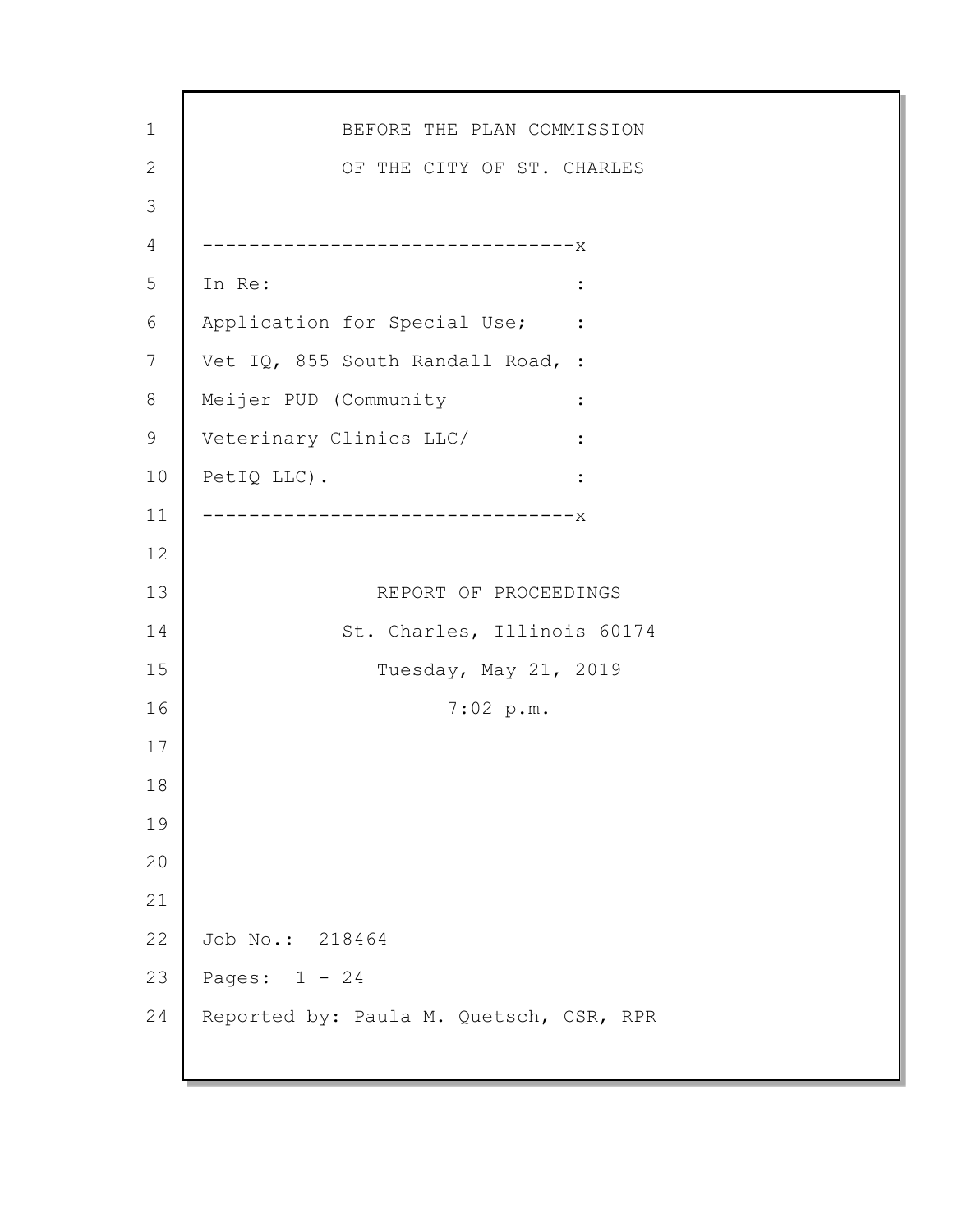| $1\,$          | Report of proceedings held at the location of:    |
|----------------|---------------------------------------------------|
| $\mathbf{2}$   |                                                   |
| $\mathfrak{Z}$ | ST. CHARLES CITY HALL                             |
| 4              | 2 East Main Street                                |
| 5              | St. Charles, Illinois 60174                       |
| 6              | $(630)$ $377 - 4400$                              |
| 7              |                                                   |
| $8\,$          |                                                   |
| $\mathsf 9$    |                                                   |
| 10             | Before Paula M. Quetsch, a Certified Shorthand    |
| 11             | Reporter, Registered Professional Reporter, and a |
| 12             | Notary Public in and for the State of Illinois.   |
| 13             |                                                   |
| 14             |                                                   |
| 15             |                                                   |
| 16             |                                                   |
| 17             |                                                   |
| 18             |                                                   |
| 19             |                                                   |
| 20             |                                                   |
| 21             |                                                   |
| 22             |                                                   |
| 23             |                                                   |
| 24             |                                                   |
|                |                                                   |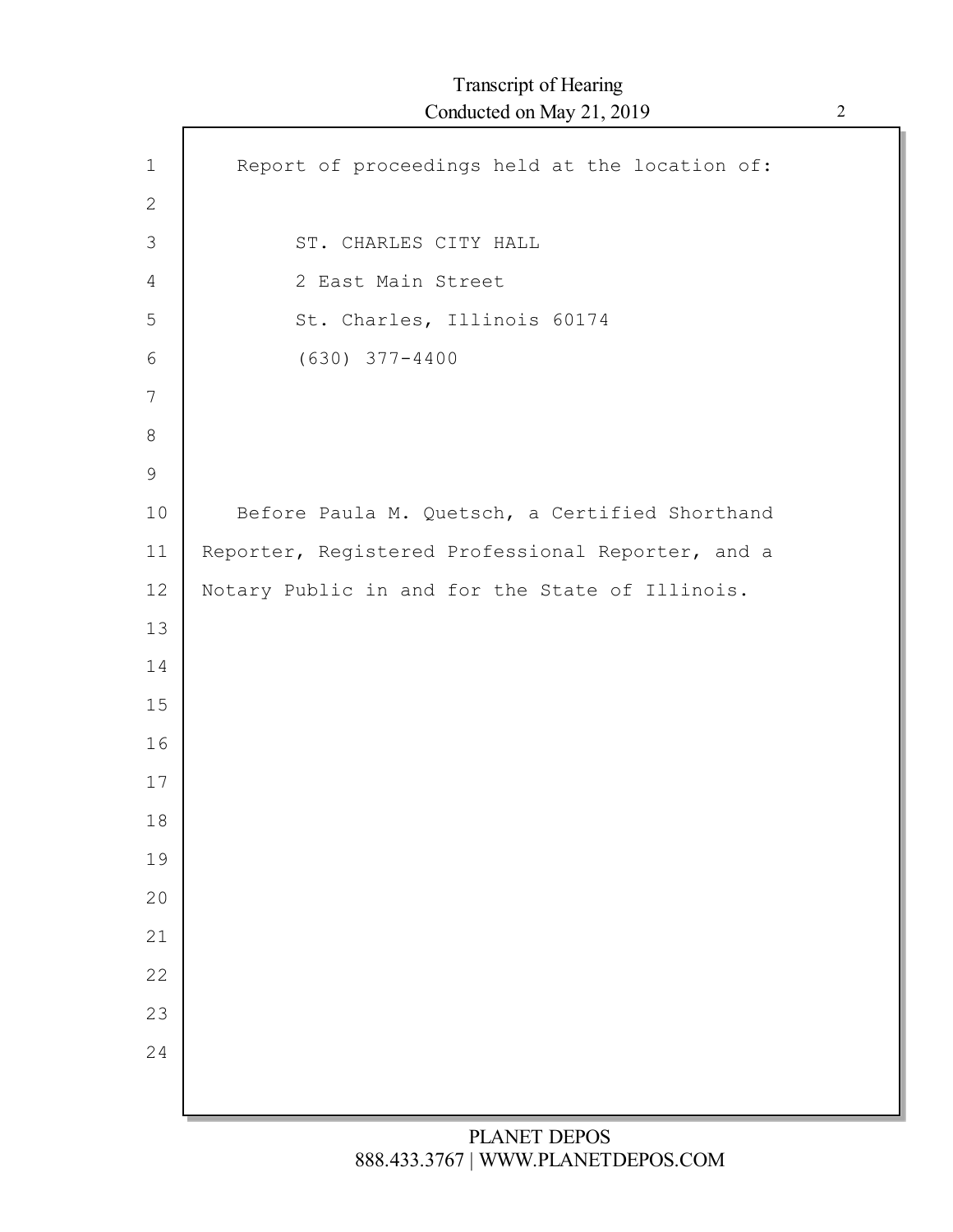| $1\,$            | PRESENT: |                            |
|------------------|----------|----------------------------|
| $\mathbf{2}$     |          | TODD WALLACE, Chairman     |
| 3                |          | TIM KESSLER, Vice Chairman |
| $\overline{4}$   |          | JENNIFER BECKER, Member    |
| 5                |          | JEFFREY FUNKE, Member      |
| 6                |          | JIM HOLDERFIELD, Member    |
| $\boldsymbol{7}$ |          | SUZANNE MELTON, Member     |
| $\,8\,$          |          | TOM PRETZ, Member          |
| $\mathsf 9$      |          |                            |
| 10               |          | ALSO PRESENT:              |
| 11               |          | ELLEN JOHNSON, Planner     |
| 12               |          | RACHEL HITZEMANN, Planner  |
| 13               |          |                            |
| 14               |          |                            |
| 15               |          |                            |
| 16               |          |                            |
| 17               |          |                            |
| 18               |          |                            |
| 19               |          |                            |
| 20               |          |                            |
| 21               |          |                            |
| 22               |          |                            |
| 23               |          |                            |
| 24               |          |                            |
|                  |          |                            |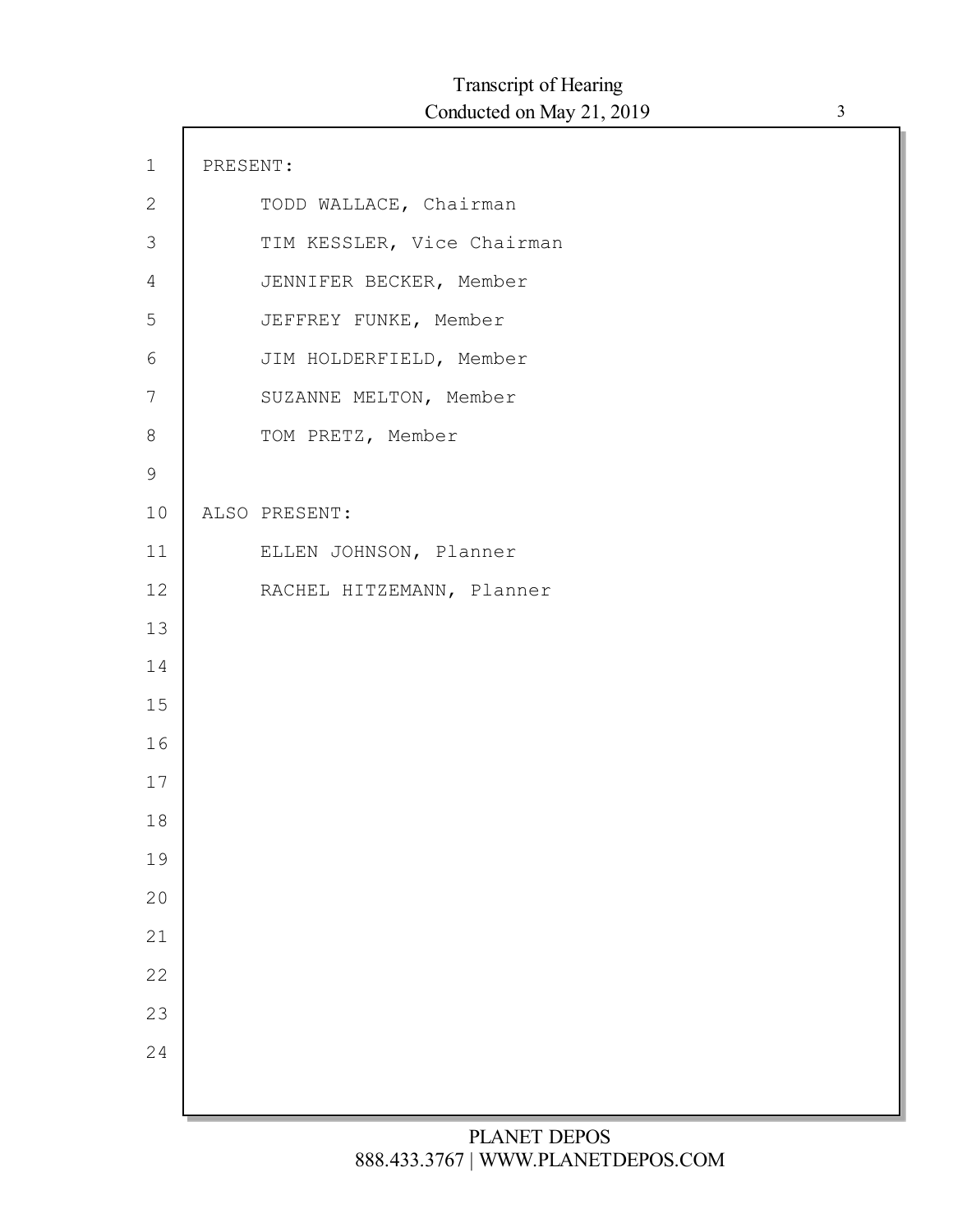| $\mathbf 1$    | PROCEEDINGS                                       |
|----------------|---------------------------------------------------|
| $\overline{2}$ | CHAIRMAN WALLACE: This meeting of the             |
| 3              | St. Charles Plan Commission will come to order.   |
| 4              | Tim, roll call.                                   |
| 5              | VICE CHAIRMAN KESSLER: Becker.                    |
| 6              | MEMBER BECKER: Here.                              |
| 7              | VICE CHAIRMAN KESSLER: Funke.                     |
| 8              | MEMBER FUNKE: Here.                               |
| $\mathcal{G}$  | VICE CHAIRMAN KESSLER: Pretz.                     |
| 10             | MEMBER PRETZ: Here.                               |
| 11             | VICE CHAIRMAN KESSLER: Holderfield.               |
| 12             | MEMBER HOLDERFIELD: Here.                         |
| 13             | VICE CHAIRMAN KESSLER: Melton.                    |
| 14             | MEMBER MELTON: Here.                              |
| 15             | VICE CHAIRMAN KESSLER: Wallace.                   |
| 16             | CHAIRMAN WALLACE: Here.                           |
| 17             | VICE CHAIRMAN KESSLER: Kessler, here.             |
| 18             | CHAIRMAN WALLACE: All right. Item 3 is            |
| 19             | presentation of minutes of the April 16th, 2019,  |
| 20             | meeting of the Plan Commission. Is there a motion |
| 21             | to approve?                                       |
| 22             | VICE CHAIRMAN KESSLER: So moved.                  |
| 23             | MEMBER PRETZ: Second.                             |
| 24             | CHAIRMAN WALLACE: It's been moved and             |
|                |                                                   |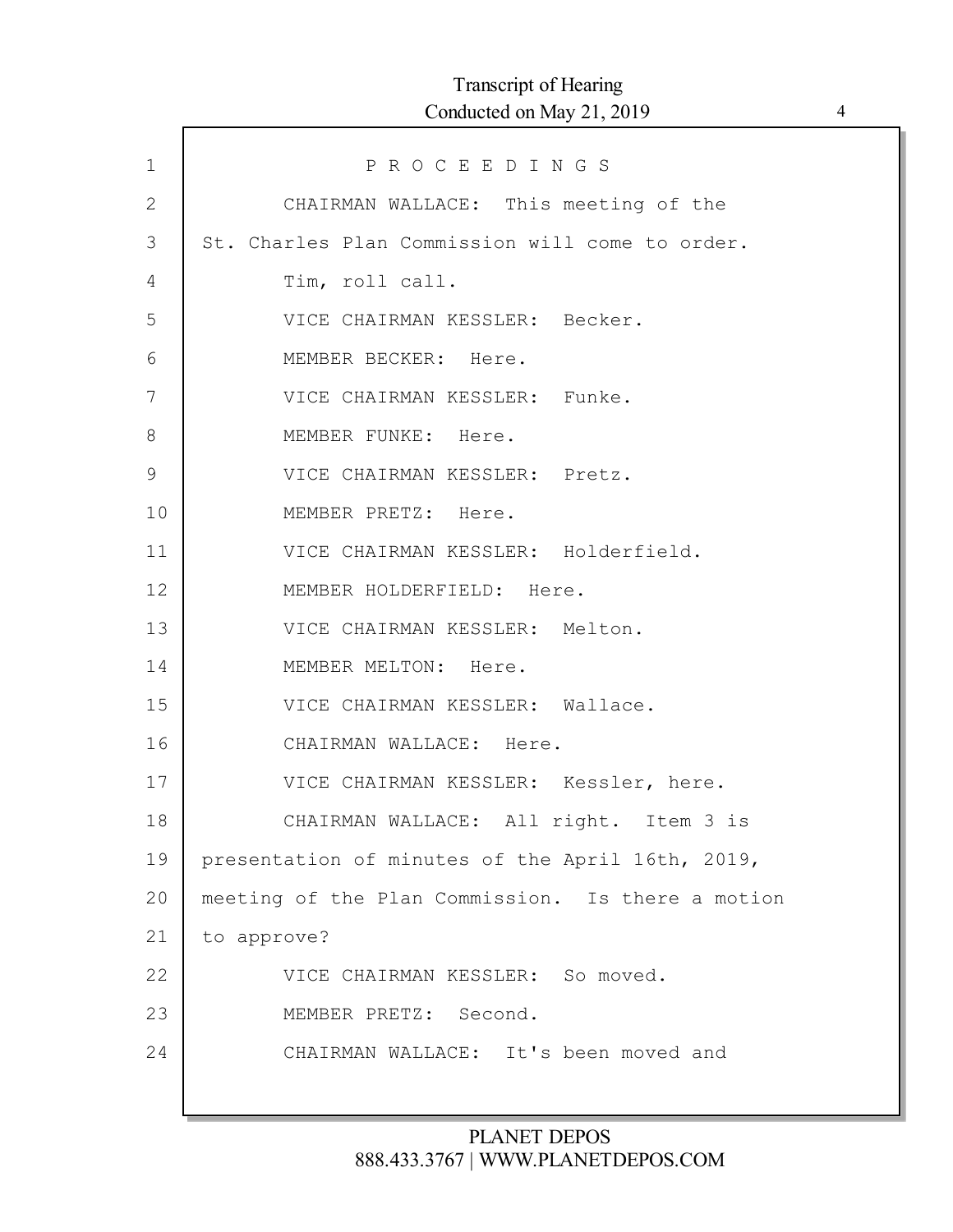| $\mathbf 1$ | seconded. All in favor.                             |
|-------------|-----------------------------------------------------|
| 2           | (Ayes heard.)                                       |
| 3           | CHAIRMAN WALLACE: Opposed.                          |
| 4           | (No response.)                                      |
| 5           | CHAIRMAN WALLACE: The next item on the              |
| 6           | agenda is Vet IQ, 855 South Randall Road, Meijer    |
| 7           | PUD (Community Veterinary Clinics LLC/Pet IQ, LLC), |
| 8           | application for special use.                        |
| 9           | This is here tonight for public hearing,            |
| 10          | and in the course of the public hearing we will     |
| 11          | receive testimony and evidence from the applicant,  |
| 12          | and if there is anyone who wishes to ask any        |
| 13          | questions or offer any additional testimony, we'll  |
| 14          | take that, as well.                                 |
| 15          | After the testimony has been offered, then          |
| 16          | Plan Commissioners will ask questions. If we feel   |
| 17          | we have enough information to make a decision,      |
| 18          | then we'll close the public hearing and then take   |
| 19          | action on the item.                                 |
| 20          | After that, it will be forwarded to the             |
| 21          | City Council planning development committee         |
| 22          | whatever our recommendation is, whether for         |
| 23          | approval or denial, and the City Council will       |
| 24          | ultimately take action on it at the end.            |
|             |                                                     |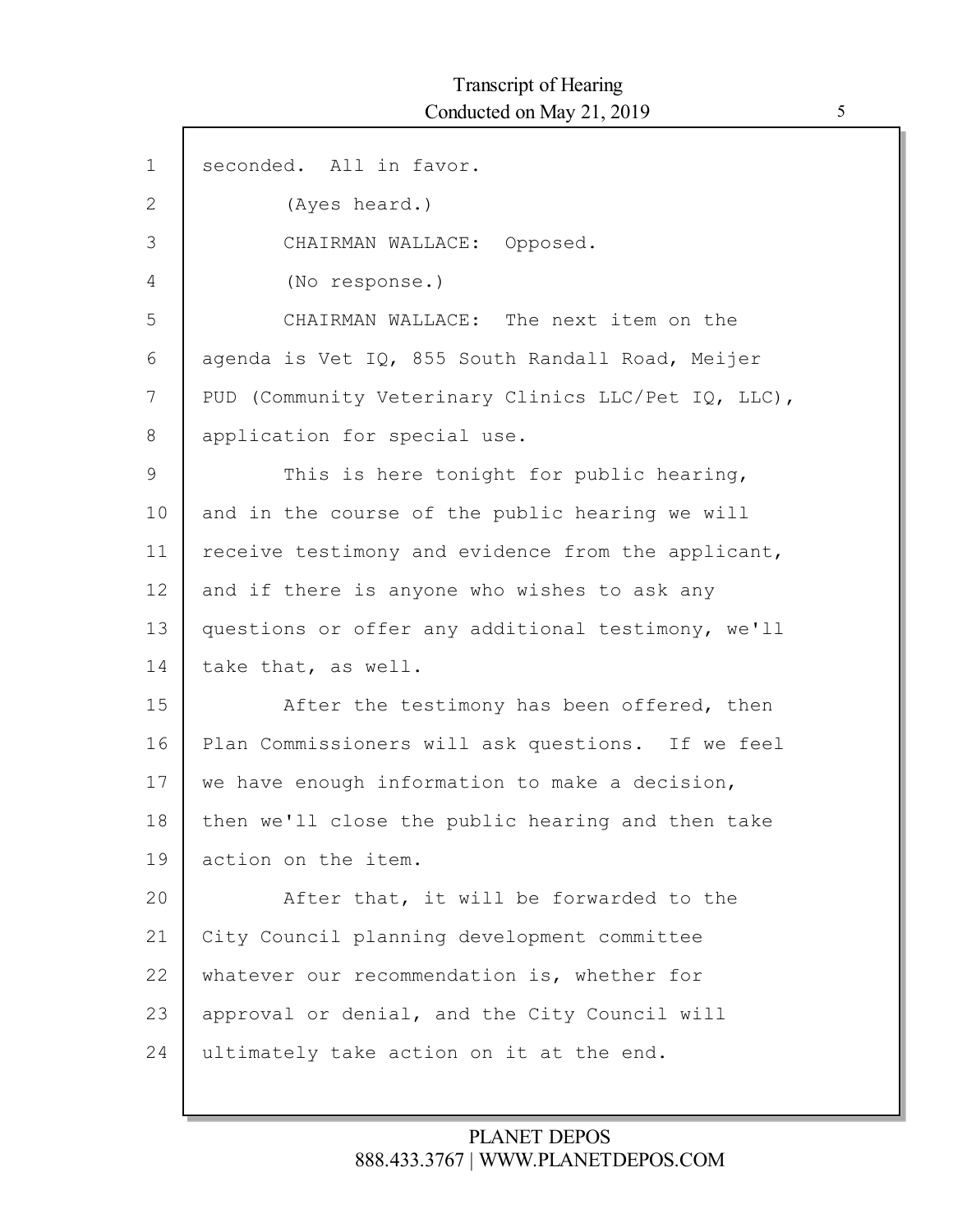| $\mathbf 1$  | Any questions?                                    |
|--------------|---------------------------------------------------|
| $\mathbf{2}$ | (No response.)                                    |
| 3            | CHAIRMAN WALLACE: All right. I'd ask that         |
| 4            | you raise your hand and be sworn. I'm assuming    |
| 5            | you're the applicant.                             |
| 6            | (Witness sworn.)                                  |
| 7            | CHAIRMAN WALLACE: I would just ask that           |
| 8            | you use the lectern and the microphone. State     |
| 9            | your full name, spell your name, and state your   |
| 10           | address for the record.                           |
| 11           | Do you have any questions?                        |
| 12           | MR. LONGSON: I appreciate everybody               |
| 13           | coming out for me. This is great.                 |
| 14           | So my name is Chad Longson, L-o-n-g-s-o-n.        |
| 15           | Address is 923 South Ridgeway Place in Eagle,     |
| 16           | Idaho 83616.                                      |
| 17           | So just a brief overview, appreciate the          |
| 18           | opportunity to stand before you. We are a company |
| 19           | that does veterinary services throughout the      |
| 20           | country. We have about 2700 locations that are    |
| 21           | mobile clinics. So we do a lot of mobile clinics, |
| 22           | and then we are just actually starting with major |
| 23           | retailers to implement what we're doing here,     |
| 24           | which is a full wellness center within retailers. |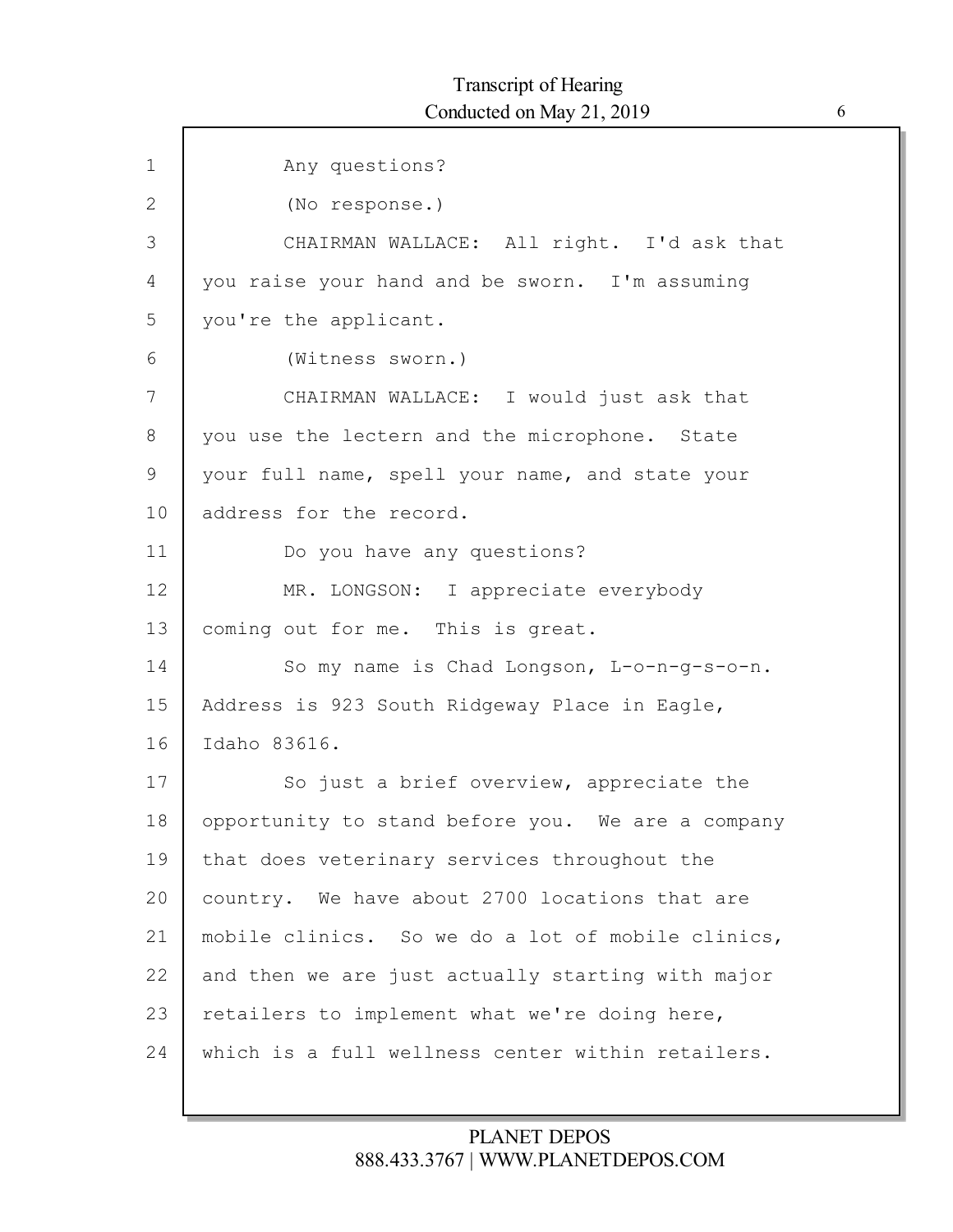| $\mathbf{1}$ | So we do a lot with Walmart, a lot with Meijer,     |
|--------------|-----------------------------------------------------|
| 2            | Pet Supplies Plus, different pet specialty stores   |
| 3            | around, also.                                       |
| 4            | So the concept here is we do not do any             |
| 5            | major surgeries or any overnight stays, no          |
| 6            | kenneling. We strictly do health and wellness.      |
| 7            | So education of your pet, you come in, you do       |
| 8            | vaccines, microchipping, nail trims, prescriptions, |
| 9            | minor illnesses. We have our own full-time          |
| 10           | veterinarian on staff, and we utilize the           |
| 11           | pharmacies right there at Meijer and Walmart. We    |
| 12           | usually fill the scripts there when they're there,  |
| 13           | and then when they come back, we'll send them to    |
| 14           | the Meijer pharmacy to do that.                     |
| 15           | So I quess going through this $-$ I can go          |
| 16           | through this unless we have questions. The location |
| 17           | is right here on the -- if you look at the Meijer   |
| 18           | store, it's on the left-hand side. It's not         |
| 19           | freestanding but typically we're within the tenant  |
| 20           | spaces right up front, so after the cash registers  |
| 21           | you're right there and you'll see it there. Since   |
| 22           | obviously Meijer does not allow pets within the     |
| 23           | store, we build a wall on the -- to separate our    |
| 24           | space and theirs, and we have windows that you      |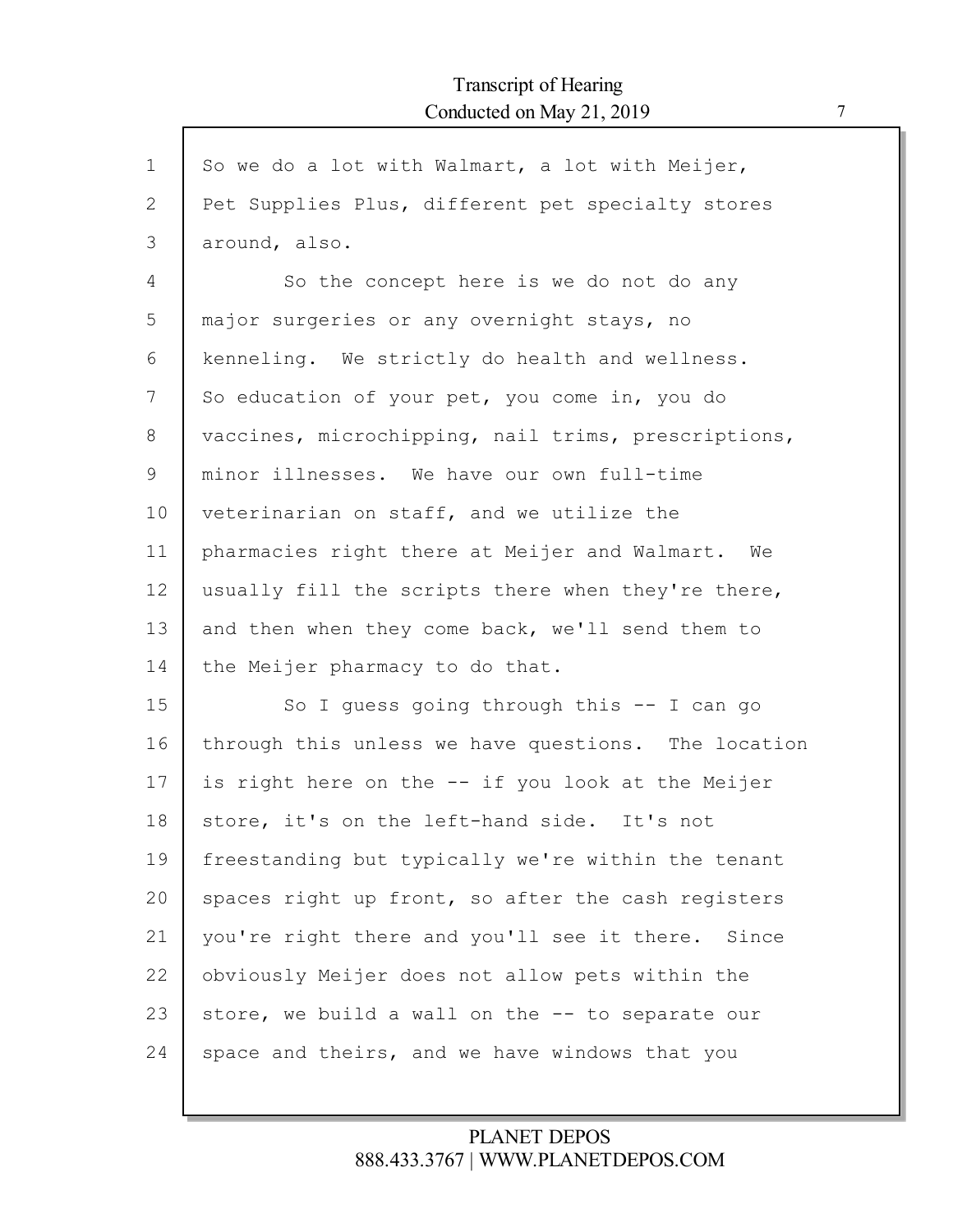$\Gamma$ 

| $\mathbf 1$ | kind of look in, and you're able to see kind of       |
|-------------|-------------------------------------------------------|
| 2           | the vet operating $--$ not operating but functioning, |
| 3           | working and everything else.                          |
| 4           | So we have our ingress egress from the                |
| 5           | front of the building, but in this case we're on      |
| 6           | the far corner, which is almost like a standalone     |
| 7           | building by itself. So we have -- already in          |
| 8           | there there's an ingress/egress from that site        |
| 9           | that we're not having to cut a hole in the front      |
| 10          | of the building. So it's already there.               |
| 11          | We do minor build-out. We have typically              |
| 12          | two exam tables that we function, but it's really     |
| 13          | open, and, you know, people come in, like I said.     |
| 14          | We sell prescription food, cat and dog food in        |
| 15          | there within the Hill Science brand, and then we do   |
| 16          | our services that we have right there.                |
| 17          | So we typically have a full-time vet, a               |
| 18          | supervisor, and then two vet techs that work with     |
| 19          | them to help handle all the animals that come in.     |
| 20          | And primarily we do dogs and cats. That's kind of     |
| 21          | the -- no one is bringing their horses in.            |
| 22          | But with that if -- I'll stand for any                |
| 23          | questions if you have any.                            |
| 24          | I have a couple questions.<br>MEMBER BECKER:          |
|             |                                                       |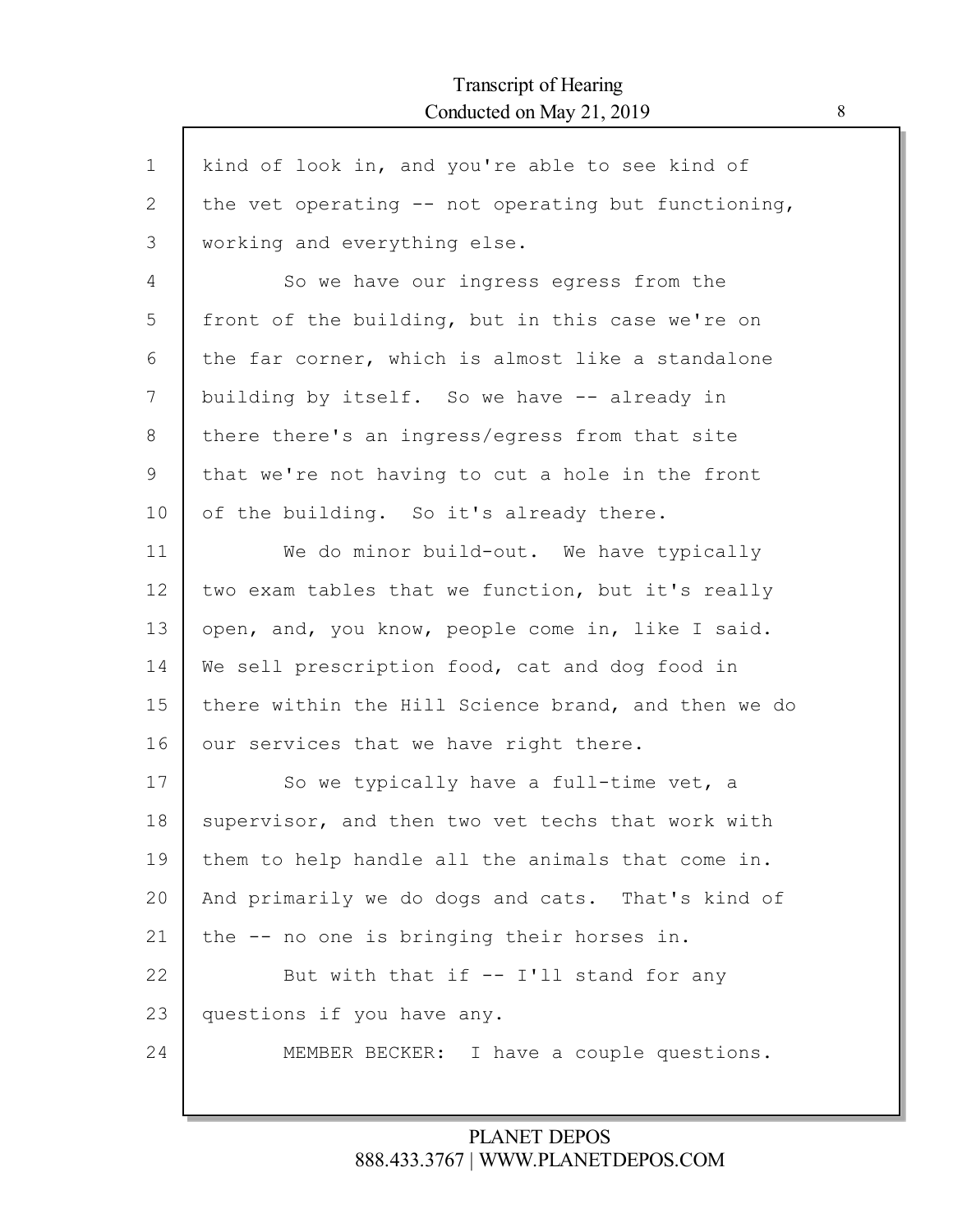$\mathsf{l}$ 

| $\mathbf 1$ | On your floor plan it shows that you have          |
|-------------|----------------------------------------------------|
| 2           | kennel space, but that is not for overnight,       |
| 3           | that's just a staging area?                        |
| 4           | MR. LONGSON: What we do, because this is           |
| 5           | a retail store, for a convenience factor if        |
| 6           | somebody comes in and uses our services and they   |
| 7           | say, "Hey, we want to grab a prescription from the |
| 8           | pharmacy or grab something from the store," we     |
| 9           | will hold that animal for an hour max and let them |
| 10          | go do that and come back. So there's no overnight  |
| 11          | kenneling, no.                                     |
| 12          | MEMBER BECKER: And if they want to fill            |
| 13          | their prescription, they have to exit the building |
| 14          | go around the main entrance?                       |
| 15          | MR. LONGSON: That's correct. But what we           |
| 16          | do is we fill that prescription, the first script  |
| 17          | in our veterinary clinic, and then for return, for |
| 18          | refills or ongoing we send them to the pharmacy    |
| 19          | with a script.                                     |
| 20          | MEMBER BECKER: Final question. I notice            |
| 21          | and you said that -- the staff report said there   |
| 22          | will be no signage, exterior signage on the        |
| 23          | building face. Is that part of your plan to just   |
| 24          | have window signage?                               |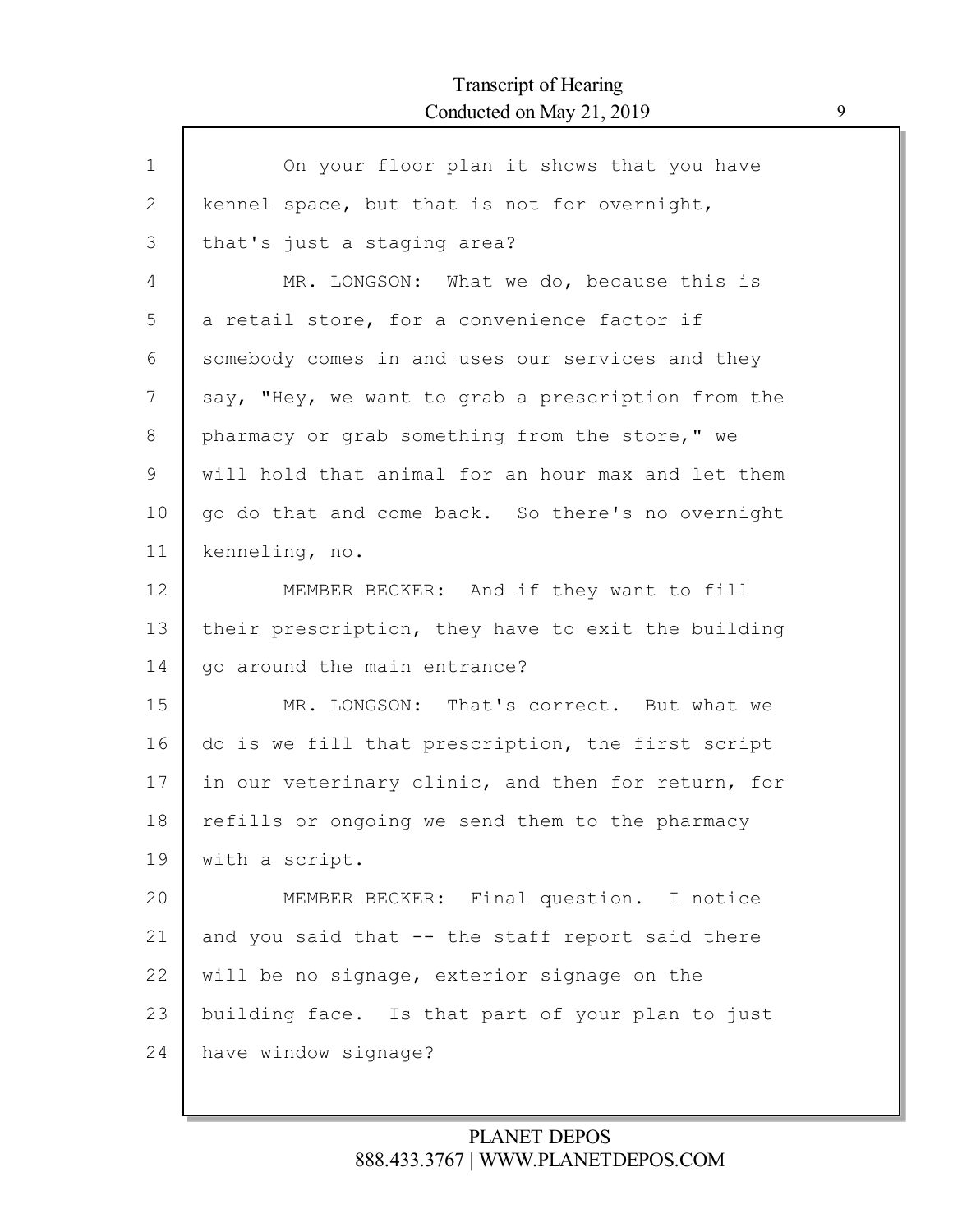| $\mathbf 1$  | MR. LONGSON: Well, that was one of the             |
|--------------|----------------------------------------------------|
| $\mathbf{2}$ | things that we -- I might have dropped the ball on |
| 3            | that. No, we need exterior signs, but I believe    |
| 4            | that $--$                                          |
| 5            | I think you had mentioned that Meijer              |
| 6            | already had it max'd out or no?                    |
| 7            | MS. JOHNSON: Yes, they are. Window                 |
| 8            | signage is not regulated, so you can have signage  |
| 9            | on the windows. There may be an opportunity to do  |
| 10           | an a canopy sign since there's that canopy but     |
| 11           | we'll look into that. But as far as wall signage,  |
| 12           | they're max'd out.                                 |
| 13           | MR. LONGSON: That slipped past me. So              |
| 14           | thank you for bringing that up. We might have to   |
| 15           | have Meijer take a sign down, but if that happens, |
| 16           | then on the corner we will have a sign.            |
| 17           | So I didn't -- sorry that slipped past me.         |
| 18           | I did not -- I know that Ellen had said that.      |
| 19           | CHAIRMAN WALLACE: Would it be like the             |
| 20           | sign that's shown in your application, the kind of |
| 21           | oval sign above the door?                          |
| 22           | MR. LONGSON: Yeah, it would be. So let             |
| 23           | me get to that.                                    |
| 24           | CHAIRMAN WALLACE: There you go.                    |
|              |                                                    |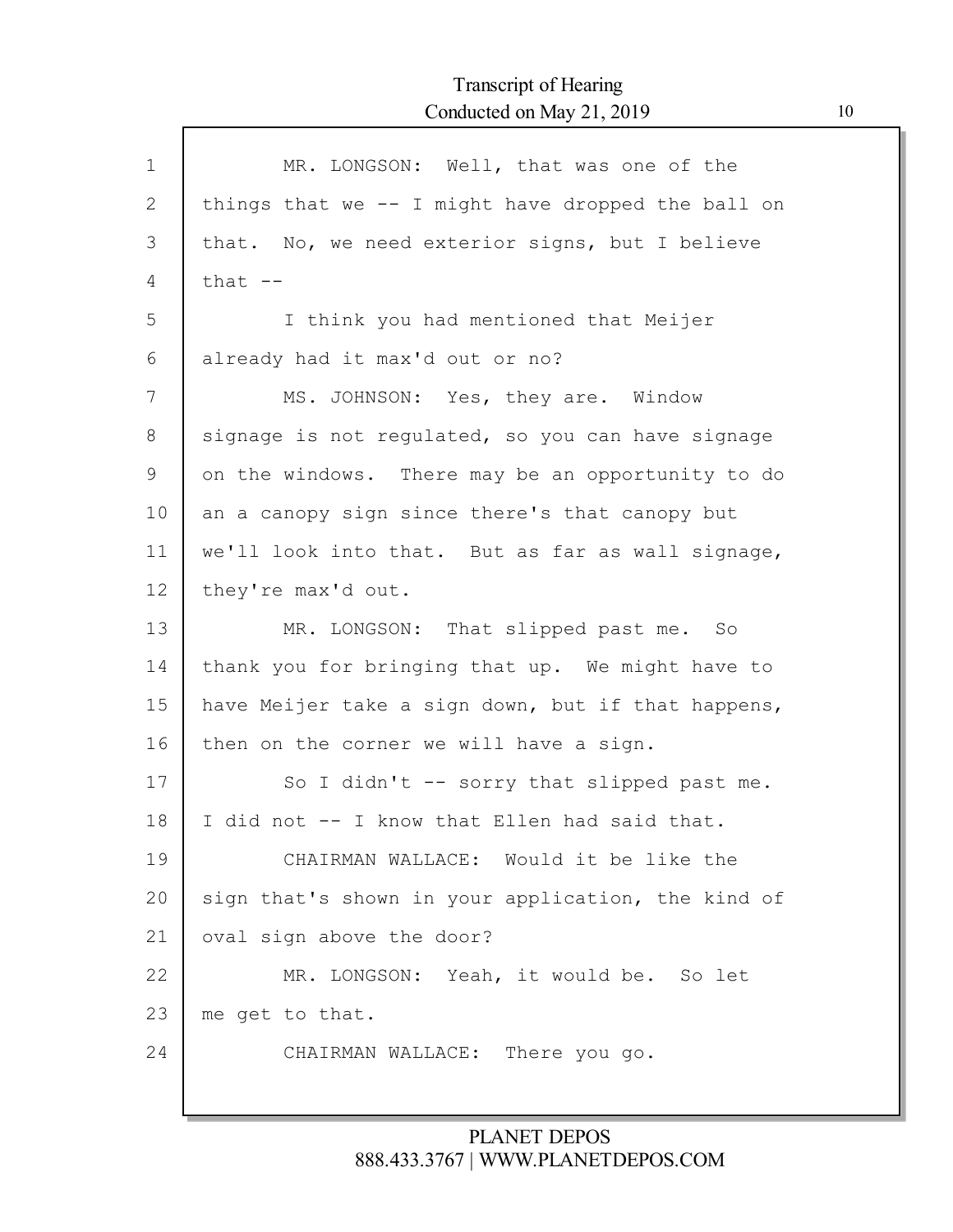Г

| $\mathbf 1$ | MR. LONGSON: On this corner, if you look             |
|-------------|------------------------------------------------------|
| 2           | where this is located at on the corner right here -- |
| 3           | right here. We would have signage right here.        |
| 4           | Can everybody see that?                              |
| 5           | CHAIRMAN WALLACE: We see it here.                    |
| 6           | MR. LONGSON: But if we could actually do             |
| 7           | a canopy, if you would allow that on the canopy, I   |
| 8           | don't know if that's allowable or not for the        |
| 9           | signage. Definitely there's a kind of a block        |
| 10          | wall in front of these windows, and so the windows   |
| 11          | would be very tough to have any signage there, but   |
| 12          | if we could utilize a canopy and have kind of a      |
| 13          | bigger signage there, then that might work, too.     |
| 14          | Other than that, we had planned on this              |
| 15          | right here on the front. It would be a similar       |
| 16          | sign to what we have over the doors there. It's      |
| 17          | less than 20 square feet, but then on the other      |
| 18          | side we would just have it on the doors that are     |
| 19          | there, so it wouldn't be wrapped around the side     |
| 20          | there.                                               |
| 21          | So we are max'd out; is that $-$ -                   |
| 22          | MS. JOHNSON: For wall signage. And I'll              |
| 23          | have to -- the way the ordinance is written it's --  |
| 24          | the PUD ordinance is not clear whether an additional |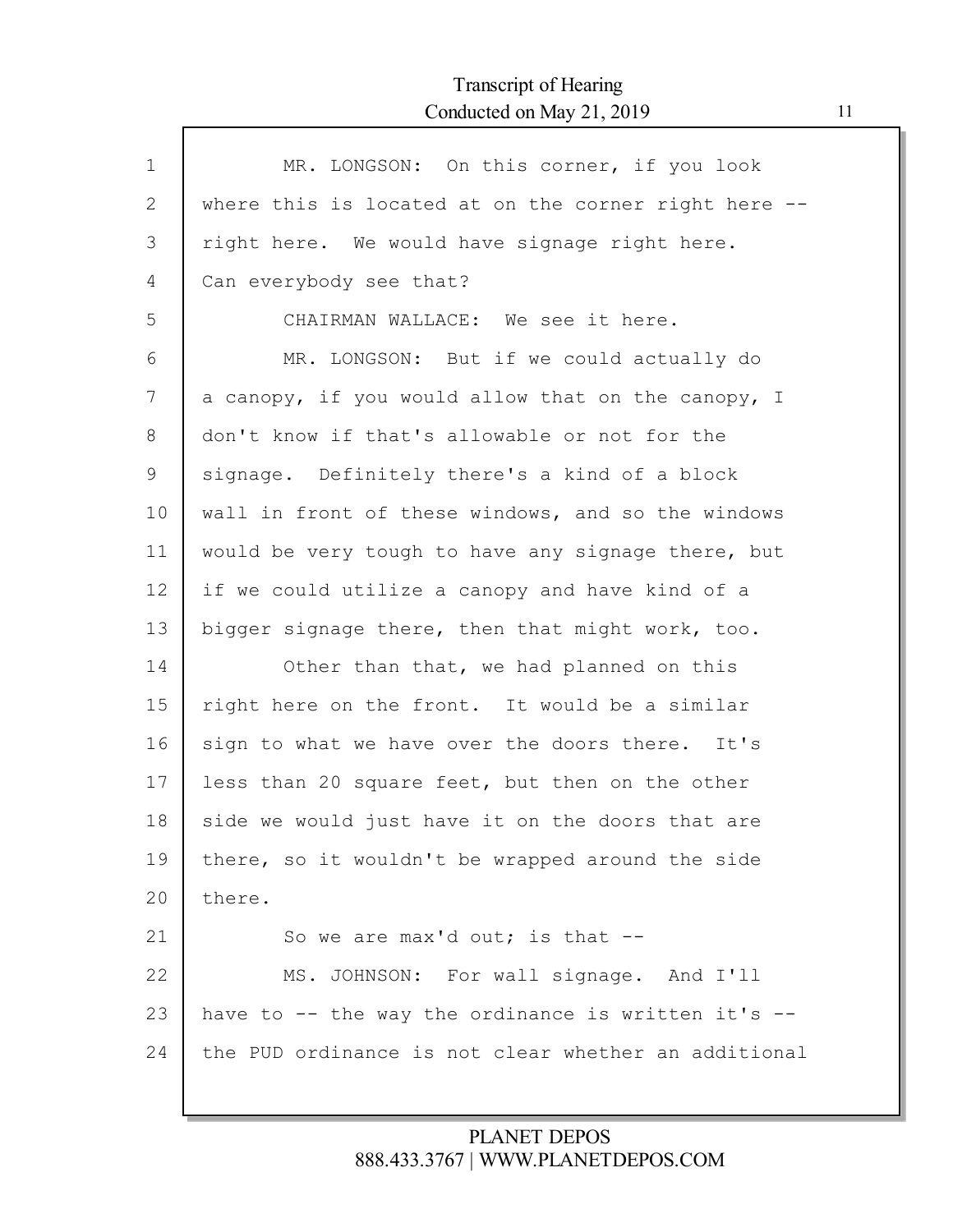$\mathsf{r}$ 

| $\mathbf 1$ | canopy sign would be allowed since those are in     |
|-------------|-----------------------------------------------------|
| 2           | the zoning ordinance listed separately than the     |
| 3           | wall signage. So we'll look into that.              |
| 4           | MR. LONGSON: So I'm not 100 percent.                |
| 5           | I've seen so many of these, I'm not sure. Do you    |
| 6           | know what signs are up right now?                   |
| 7           | MS. JOHNSON: There's a Meijer sign, Fresh           |
| 8           | Home, then a pharmacy sign, a Starbucks sign, and   |
| 9           | a U.S. Bank sign.                                   |
| 10          | MR. LONGSON: So yeah, we would love signage.        |
| 11          | VICE CHAIRMAN KESSLER: So what do we do --          |
| 12          | CHAIRMAN WALLACE: Would we be able to add           |
| 13          | something to our recommendation to the City Council |
| 14          | in regards to signage?                              |
| 15          | MS. JOHNSON: In order to increase the               |
| 16          | signage allotted the PUD ordinance would need to    |
| 17          | be amended, and that's not what was filed. This     |
| 18          | is a special use instead of a PUD amendment, so     |
| 19          | that would have to be done with a separate          |
| 20          | application.                                        |
| 21          | VICE CHAIRMAN KESSLER: So if he came in             |
| 22          | with an application for signage, and he had some    |
| 23          | arrangement with Meijer to remove or reduce the     |
| 24          | existing signage, that wouldn't have to come back?  |
|             |                                                     |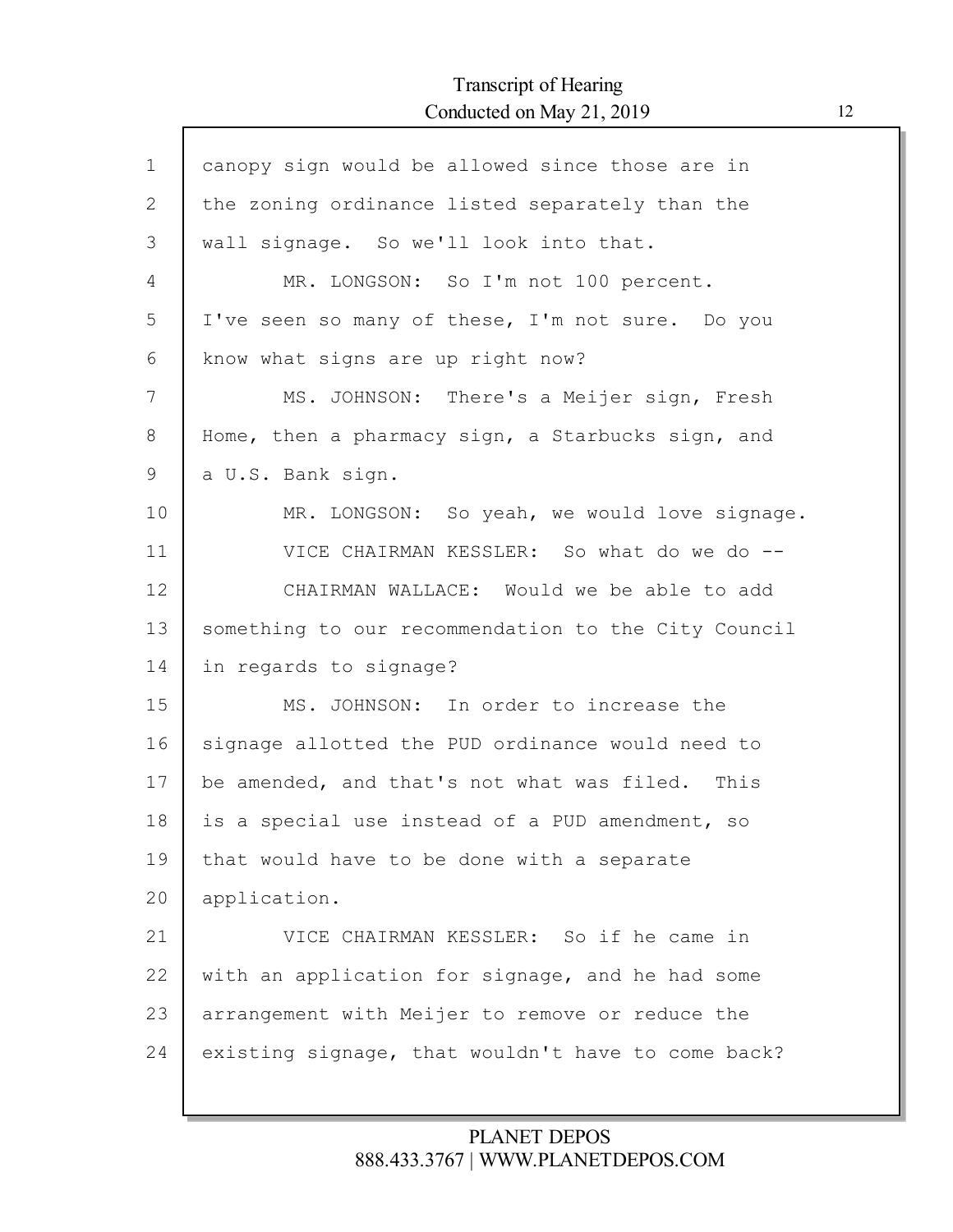Г

| $\mathbf 1$ | MS. JOHNSON: Meijer is limited to the                |
|-------------|------------------------------------------------------|
| 2           | number of signs that are there now and the square    |
| 3           | footage, so if they were to remove one, then that    |
| 4           | would be fine. That wouldn't require a new approval. |
| 5           | VICE CHAIRMAN KESSLER: But if it required            |
| 6           | approval because they weren't going to remove any,   |
| 7           | then it would be an application to amend the PUD.    |
| 8           | MR. LONGSON: Thanks for clarifying that,             |
| 9           | but I quess I will get with you on the canopy        |
| 10          | signage.                                             |
| 11          | VICE CHAIRMAN KESSLER: Would that be                 |
| 12          | acceptable?                                          |
| 13          | MR. LONGSON: The canopy? You know what?              |
| 14          | That's not preferred, but I think if we could        |
| 15          | utilize that, I think we might be able to make       |
| 16          | that work if we can't get a sign up there. Yeah,     |
| 17          | it's obviously crucial that you have signage.        |
| 18          | VICE CHAIRMAN KESSLER: It sounds like you            |
| 19          | need to talk to Meijer first.                        |
| 20          | MR. LONGSON: Meijer is open for it, but              |
| 21          | at the same time with them taking another tenant     |
| 22          | down, it's probably going to be not what they want.  |
| 23          | VICE CHAIRMAN KESSLER: But can they                  |
| 24          | reduce the sizes of some signage?                    |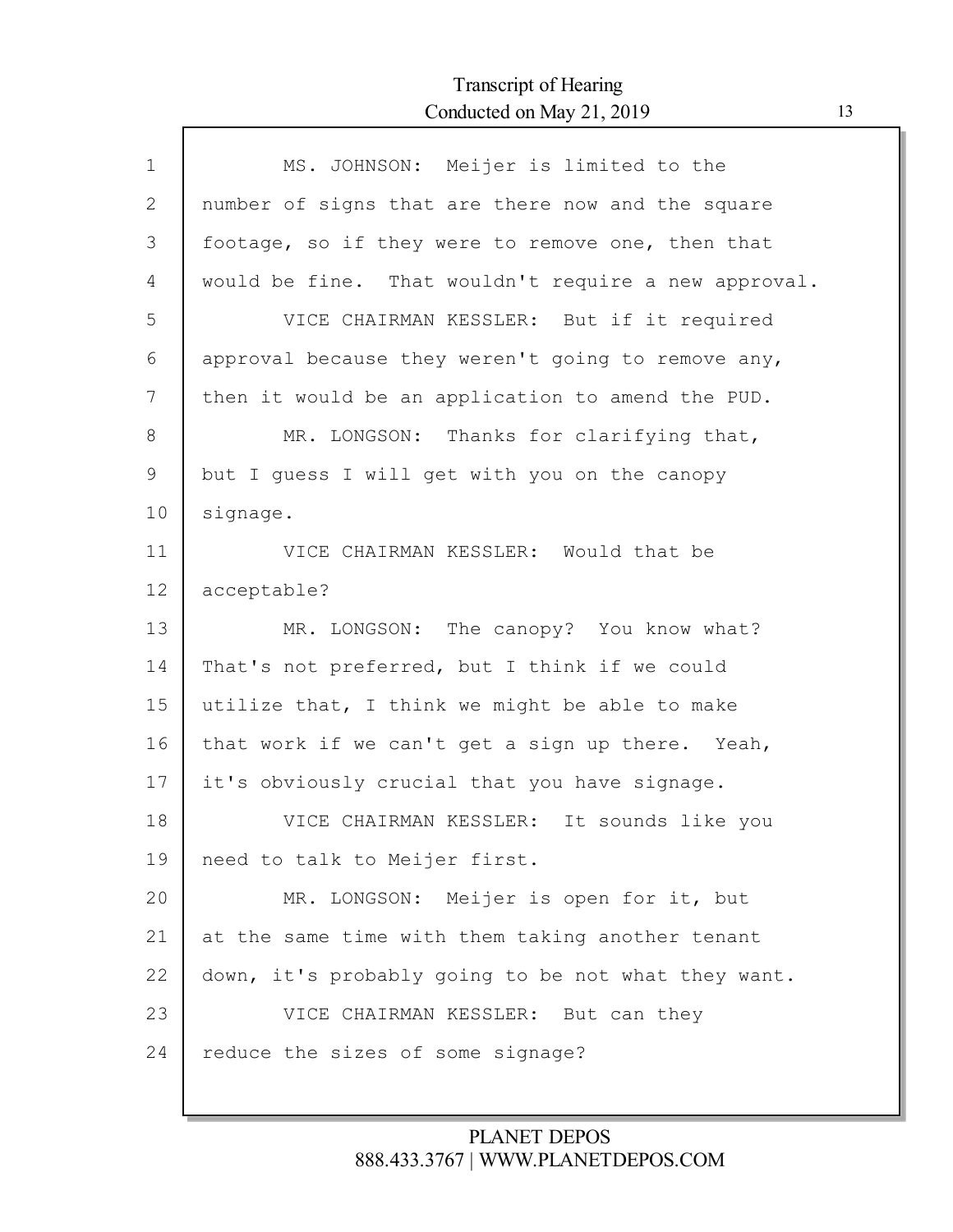| $\mathbf 1$  | MR. LONGSON: They're at 20 feet right              |
|--------------|----------------------------------------------------|
| $\mathbf{2}$ | now, so reducing the other ones?                   |
| 3            | MS. JOHNSON: Potentially. We'll have to            |
| 4            | look at it. The way the ordinance is written it's  |
| 5            | limited to a certain number of signs and the       |
| 6            | square footage.                                    |
| 7            | CHAIRMAN WALLACE: I wouldn't have any              |
| 8            | problem with amending the PUD to allow an          |
| 9            | additional sign. I mean, I don't know what other   |
| 10           | Commissioners -- I know it's not appropriate for   |
| 11           | us to discuss that since that application is not   |
| 12           | before us, but I'm just thinking of the standpoint |
| 13           | whether it be worth your while to bring it back.   |
| 14           | MR. LONGSON: Does that come through you            |
| 15           | quys, or is it a vote with City Council?           |
| 16           | VICE CHAIRMAN KESSLER: Well, it's both.            |
| 17           | CHAIRMAN WALLACE: It goes through us for           |
| 18           | a recommendation to City Council.                  |
| 19           | MR. LONGSON: Okay. Well, we might have             |
| 20           | to do that if we can't work out something else.    |
| 21           | We'll get together on that and figure it out. If   |
| 22           | not, I probably will come back.                    |
| 23           | CHAIRMAN WALLACE: I'm thinking that might          |
| 24           | be your path of least resistance because I'm       |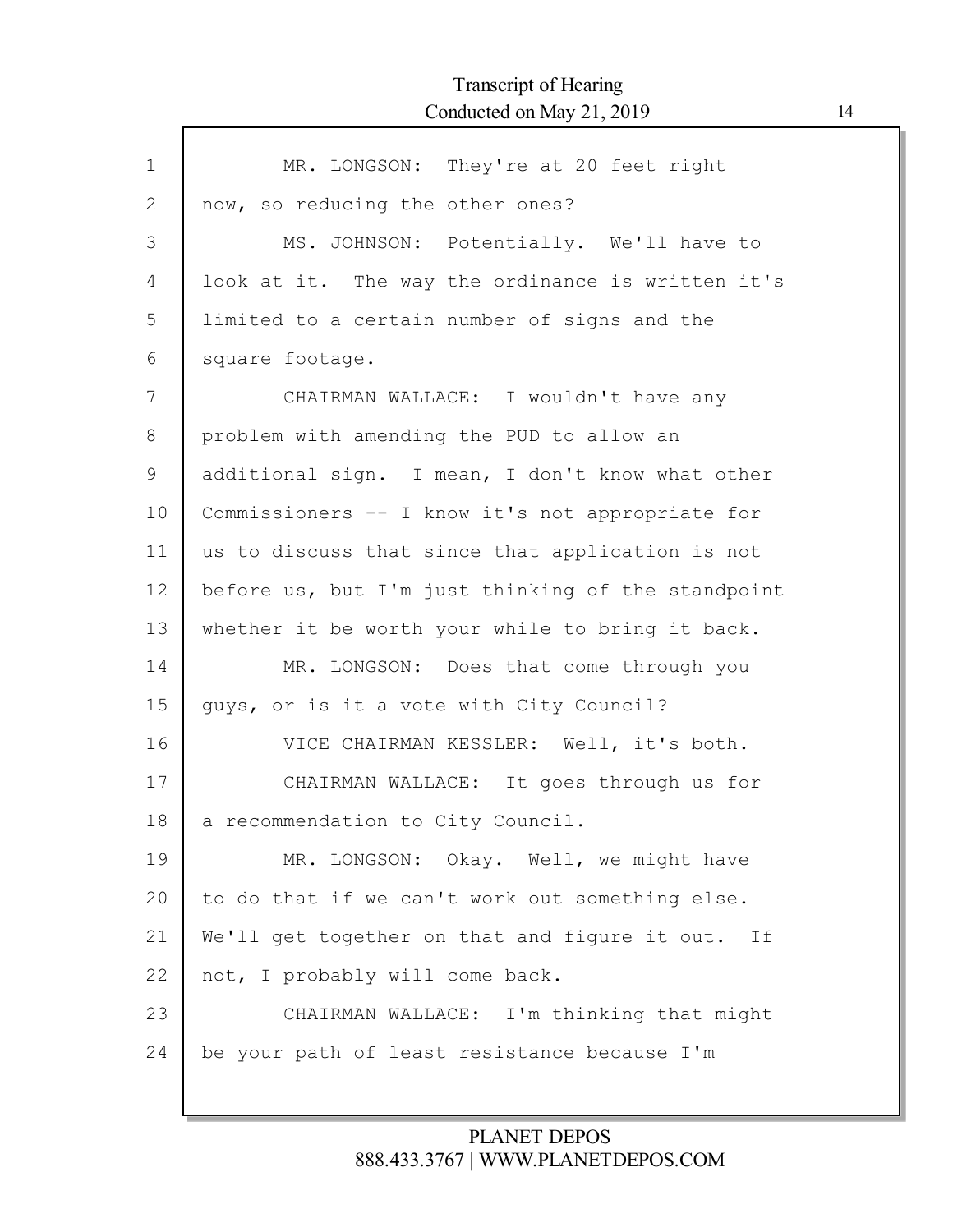$\mathsf{r}$ 

| $\mathbf 1$ | betting Meijer isn't going to be excited about     |
|-------------|----------------------------------------------------|
| 2           | taking a sign down, especially since they're all   |
| 3           | new that they just put up.                         |
| 4           | MR. LONGSON: I know. Yeah, we'll have to           |
| 5           | see -- I guess I didn't look at the square footage |
| 6           | limits on that, so we'll talk about that. So I     |
| 7           | appreciate that, the guidance there. So we will    |
| 8           | do that. If we can't work something out there,     |
| 9           | then we'll work on a PUD amendment. So thank you   |
| 10          | for that.                                          |
| 11          | CHAIRMAN WALLACE: Any other questions?             |
| 12          | MEMBER MELTON: I have a question. So if            |
| 13          | I'm remembering this correctly, there's parking on |
| 14          | the side. It's like a side lot right next to your  |
| 15          | space. Is there going to be dedicated parking for  |
| 16          | your folks signage-wise or is it just --           |
| 17          | MR. LONGSON: It's all cross parking for            |
| 18          | Meijer. There's not a whole a lot of people        |
| 19          | parking on that side, so we're not going to label  |
| 20          | it as it is our parking; it's just open cross      |
| 21          | parking. So our customers can park in Meijer       |
| 22          | parking lot, and that would be part of it.         |
| 23          | MEMBER MELTON: Okay. Thank you.                    |
| 24          | MEMBER FUNKE: I have a question on the             |
|             |                                                    |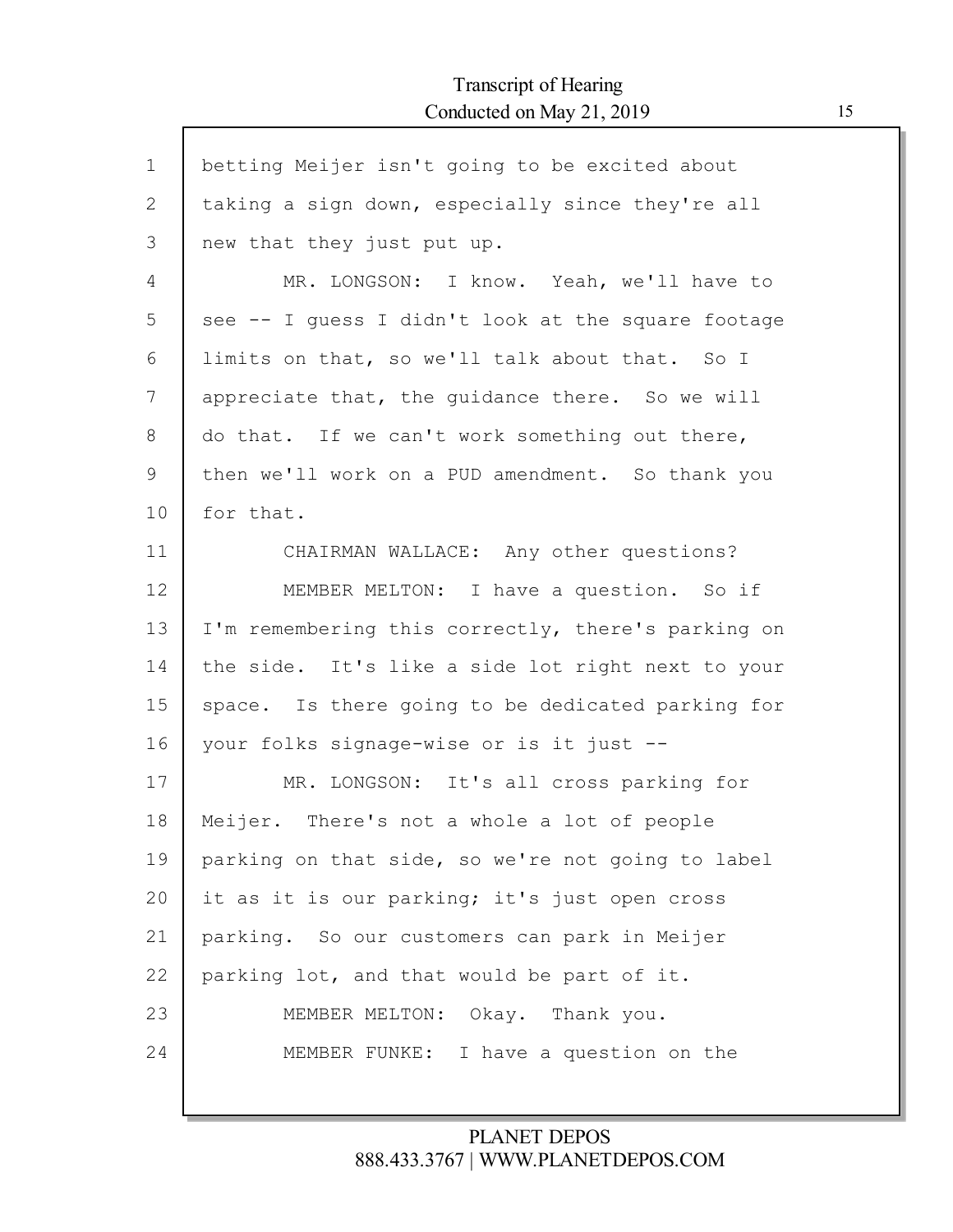| $\mathbf 1$    | dogs. Are the dogs typically walked, or where do     |
|----------------|------------------------------------------------------|
| $\overline{2}$ | they use the restroom? Do you quys create an area    |
| 3              | outside?                                             |
| 4              | MR. LONGSON: We do not create anything.              |
| 5              | The visit is very short. It's less than -- I mean,   |
| 6              | it's 10 minutes. If they go inside, we have cleaning |
| 7              | materials and everything else that we do that with.  |
| 8              | CHAIRMAN WALLACE: I think that's a                   |
| 9              | perfect location for it.                             |
| 10             | MR. LONGSON: I do, too.                              |
| 11             | CHAIRMAN WALLACE: That parking right next            |
| 12             | to it, and a ton of traffic goes through there.      |
| 13             | MR. LONGSON: We're pretty happy with that.           |
| 14             | Typically, like I said, we go in the main part of    |
| 15             | the store because they don't have something else,    |
| 16             | but we're very excited about this. It's not a        |
| 17             | standalone but almost. So it's good. But we do       |
| 18             | need signage.                                        |
| 19             | CHAIRMAN WALLACE: You need people to know            |
| 20             | you're there.                                        |
| 21             | MR. LONGSON: We do.                                  |
| 22             | CHAIRMAN WALLACE: Other questions?                   |
| 23             | MEMBER HOLDERFIELD: I do have a question.            |
| 24             | I'm trying to relate the floor plan that you show    |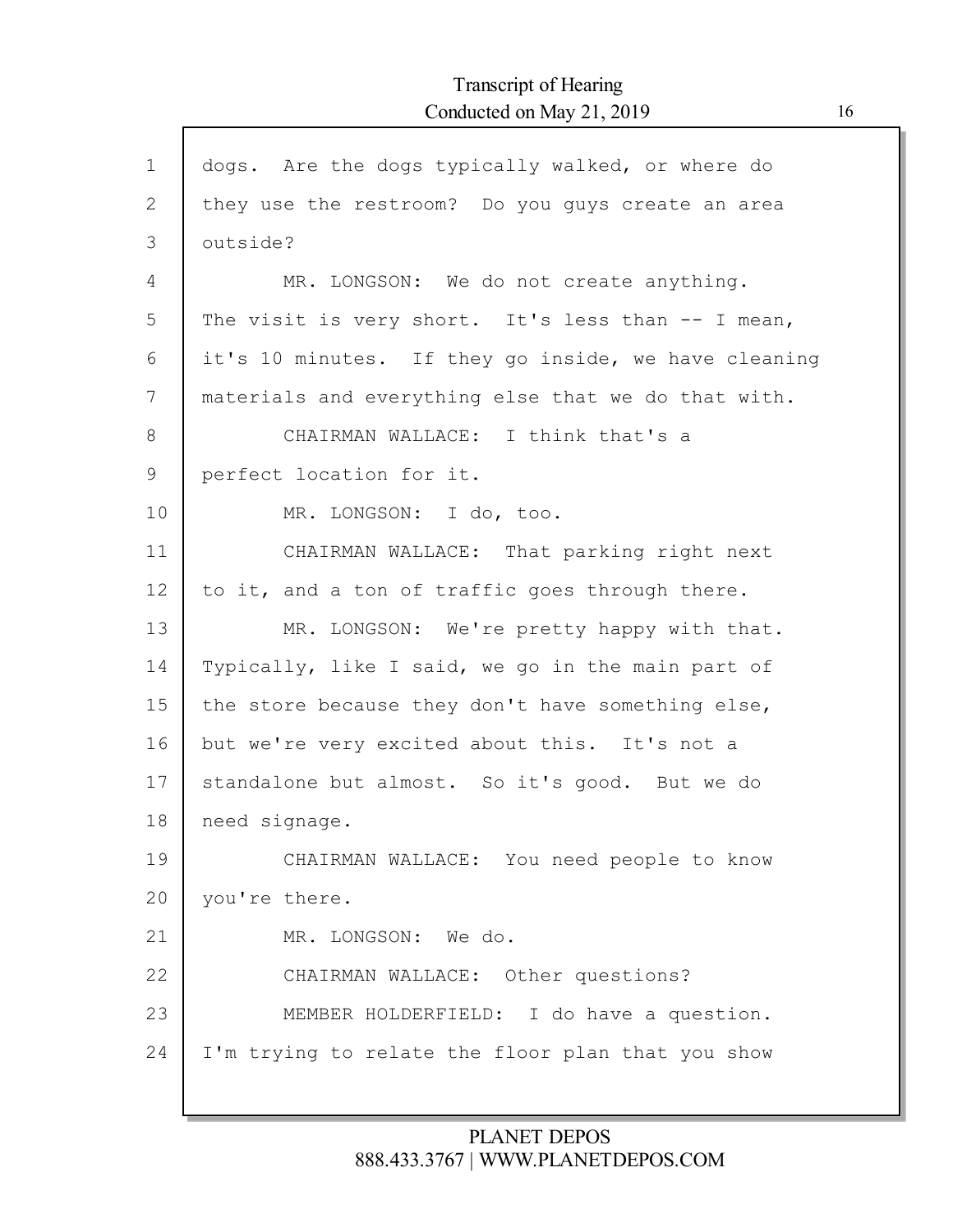| here, and I don't quite understand. As you come     |
|-----------------------------------------------------|
| in the entrance, then there's a kennel on the left  |
| of the door going back. You said there's a wall     |
| between.                                            |
| MR. LONGSON: So this is just a door that's          |
| not used. It's lockable for our employees to go     |
| out and use the restroom within Meijer, but no      |
| customers are going through that door.              |
| MEMBER HOLDERFIELD: I understood initially          |
| it was going to be closed off entirely. But there   |
| is a door?                                          |
| MR. LONGSON: There is a door. It's this             |
| door right at the top here. The front of the        |
| building is right here. This is the side of the     |
| building where we were talking about parking.       |
| MEMBER HOLDERFIELD: That's the main                 |
| entrance right there?                               |
| MR. LONGSON: That's the main entrance but           |
| this door is existing already, and then that door   |
| that you are talking about back here will be        |
| there, but it has a key code on it and so for       |
| employees only to go to the restrooms in Walmart -- |
| in Meijer, sorry -- so they don't have to go clear  |
| around and go back in.                              |
|                                                     |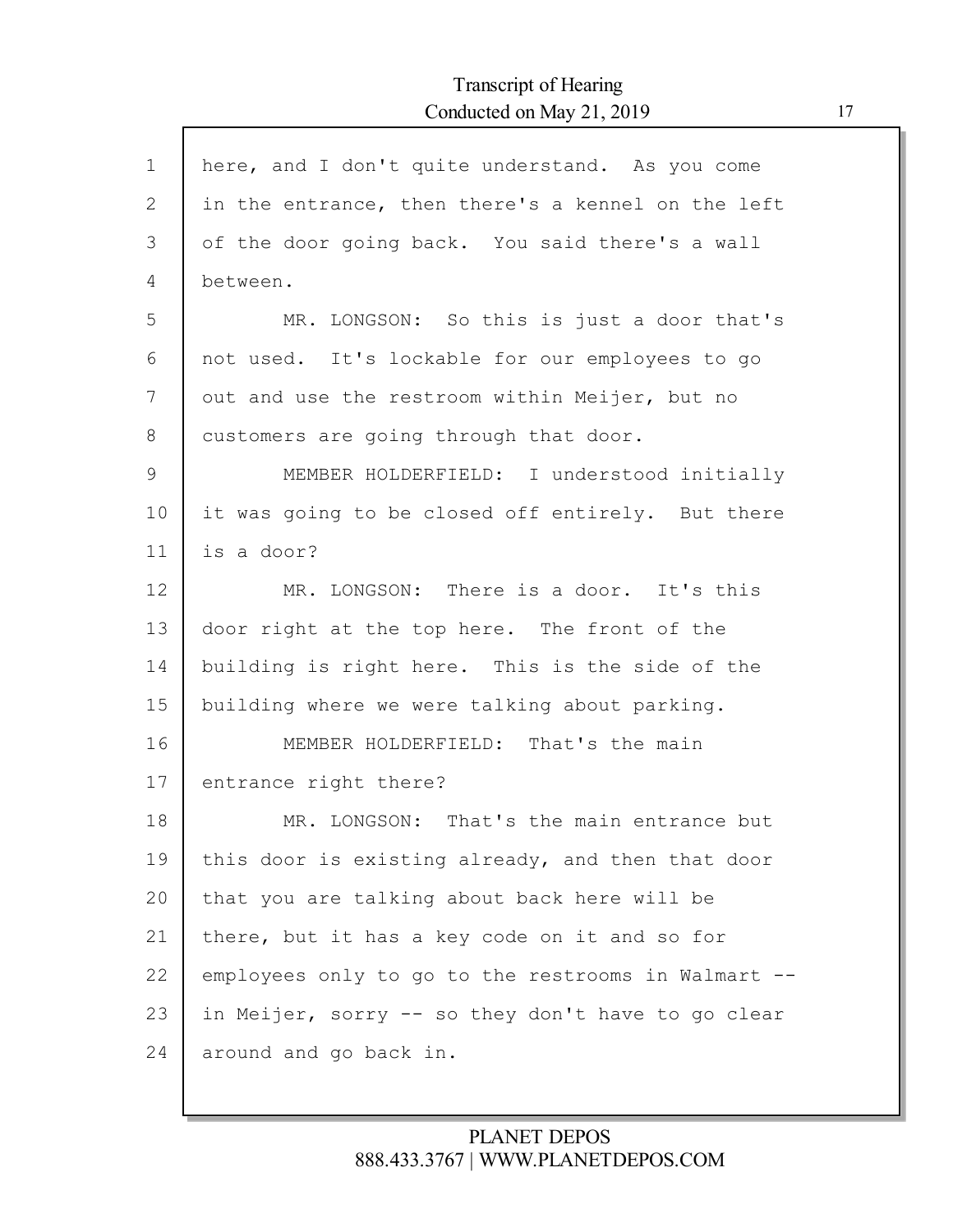| $\mathbf{1}$ | CHAIRMAN WALLACE: Is there -- I know it              |
|--------------|------------------------------------------------------|
| 2            | doesn't show here, but if you continued this wall,   |
| 3            | the easterly wall up more, is there a door coming    |
| 4            | out of Meijer? I know there's the main entrance      |
| 5            | way up.                                              |
| 6            | MR. LONGSON: So this was I think for food            |
| 7            | before, and they cut that in half. We would have     |
| 8            | taken that whole space, but they needed something    |
| 9            | for kind of an eatery for them. So they kind of      |
| 10           | cut that off right there, and we share that half,    |
| 11           | and there is a door, side door right here that       |
| 12           | comes out.                                           |
| 13           | CHAIRMAN WALLACE: So if people wanted to             |
| 14           | come out from Meijer, they could go out that door -- |
| 15           | theoretically they could go out that door and in     |
| 16           | your door. You should see if Meijer will give you    |
| 17           | signage inside.                                      |
| 18           | MR. LONGSON: They do but this is over in             |
| 19           | the corner. You can hardly see it. If you look       |
| 20           | at it, we have a real big -- I thought it was on     |
| 21           | this one but it's not. Similar to kind of this       |
| 22           | looking at it -- we revamped it.                     |
| 23           | This is the inside from the cash registers           |
| 24           | looking at our space. So windows are here and you    |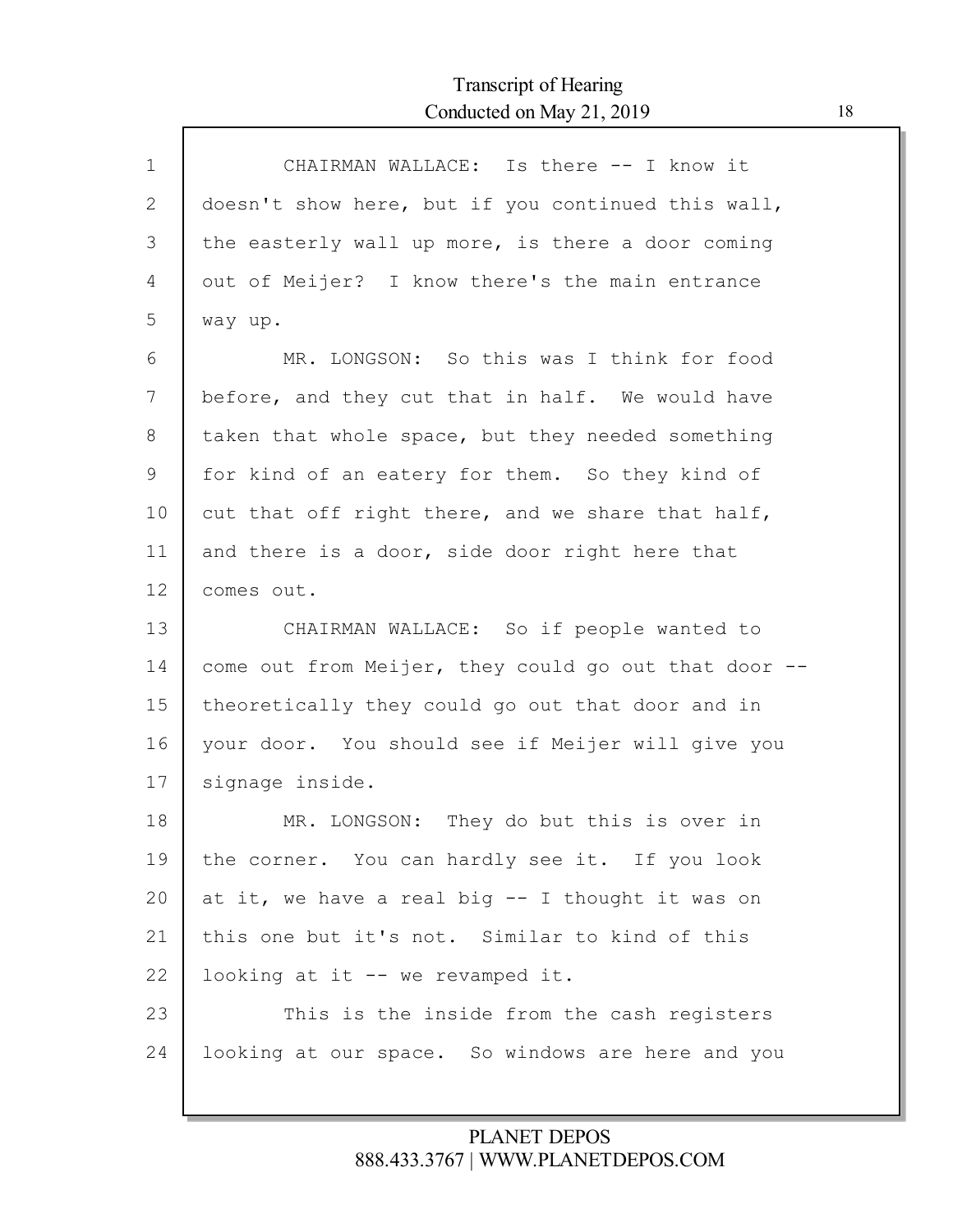ľ

| $\mathbf 1$  | can actually look in, see the vet and see what's  |
|--------------|---------------------------------------------------|
| $\mathbf{2}$ | going on inside. We have wall graphics; we have   |
| 3            | a, you know, Vet IQ sign. So it really kind of    |
| 4            | talks and communicates right from the front.      |
| 5            | In this location there's plusses and              |
| 6            | minuses because we are a standalone almost, and   |
| 7            | from the inside it's way in the corner, and so we |
| 8            | really don't have any communication on the inside |
| 9            | of Meijer store.                                  |
| 10           | CHAIRMAN WALLACE: I think people will             |
| 11           | notice it, though. Because when they're over in   |
| 12           | the produce, they'll look over.                   |
| 13           | MR. LONGSON: You're right. But it's a             |
| 14           | little difficult because they can't enter from    |
| 15           | right there. So it's like pull them all the way   |
| 16           | over there, and it's like, "Where do I go?" We're |
| 17           | working through that, too, but it's one of those  |
| 18           | things it's like typically we can tell a story    |
| 19           | right there from when they check out, they're     |
| 20           | like, "What is this" and kind of tell that story. |
| 21           | But it's proven to be a huge asset with           |
| 22           | affordability and ease of people being able to    |
| 23           | have a service there.                             |
| 24           | MEMBER MELTON: Is it more of a convenient         |
|              |                                                   |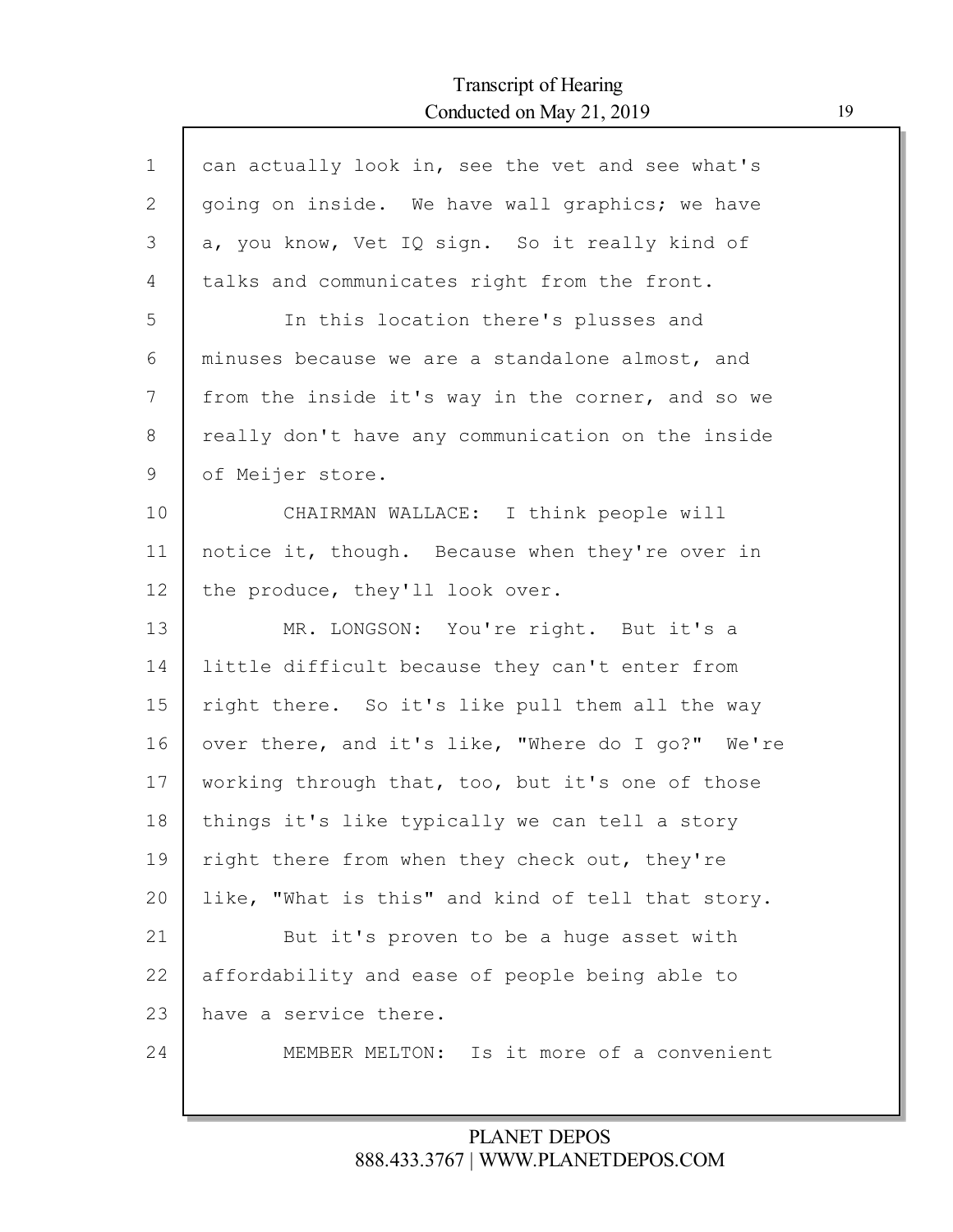| $\mathbf 1$  | care or appointments?                              |
|--------------|----------------------------------------------------|
| $\mathbf{2}$ | MR. LONGSON: No, it's walk-in and no               |
| 3            | appointment necessary.                             |
| 4            | CHAIRMAN WALLACE: Any other questions?             |
| 5            | (No response.)                                     |
| 6            | CHAIRMAN WALLACE: All right. If the Plan           |
| 7            | Commission feels they have enough information to   |
| 8            | make a decision, then a motion to close the public |
| $\mathsf 9$  | hearing is in order.                               |
| 10           | VICE CHAIRMAN KESSLER: So moved.                   |
| 11           | MEMBER PRETZ: Second.                              |
| 12           | CHAIRMAN WALLACE: It's been moved and              |
| 13           | seconded. Is there any discussion on the motion    |
| 14           | to close public hearing?                           |
| 15           | (No response.)                                     |
| 16           | CHAIRMAN WALLACE: Tim.                             |
| 17           | VICE CHAIRMAN KESSLER: Becker.                     |
| 18           | MEMBER BECKER: Yes.                                |
| 19           | VICE CHAIRMAN KESSLER: Funke.                      |
| 20           | MEMBER FUNKE: Yes.                                 |
| 21           | VICE CHAIRMAN KESSLER: Pretz.                      |
| 22           | MEMBER PRETZ: Yes.                                 |
| 23           | VICE CHAIRMAN KESSLER: Holderfield.                |
| 24           | MEMBER HOLDERFIELD: Yes.                           |
|              |                                                    |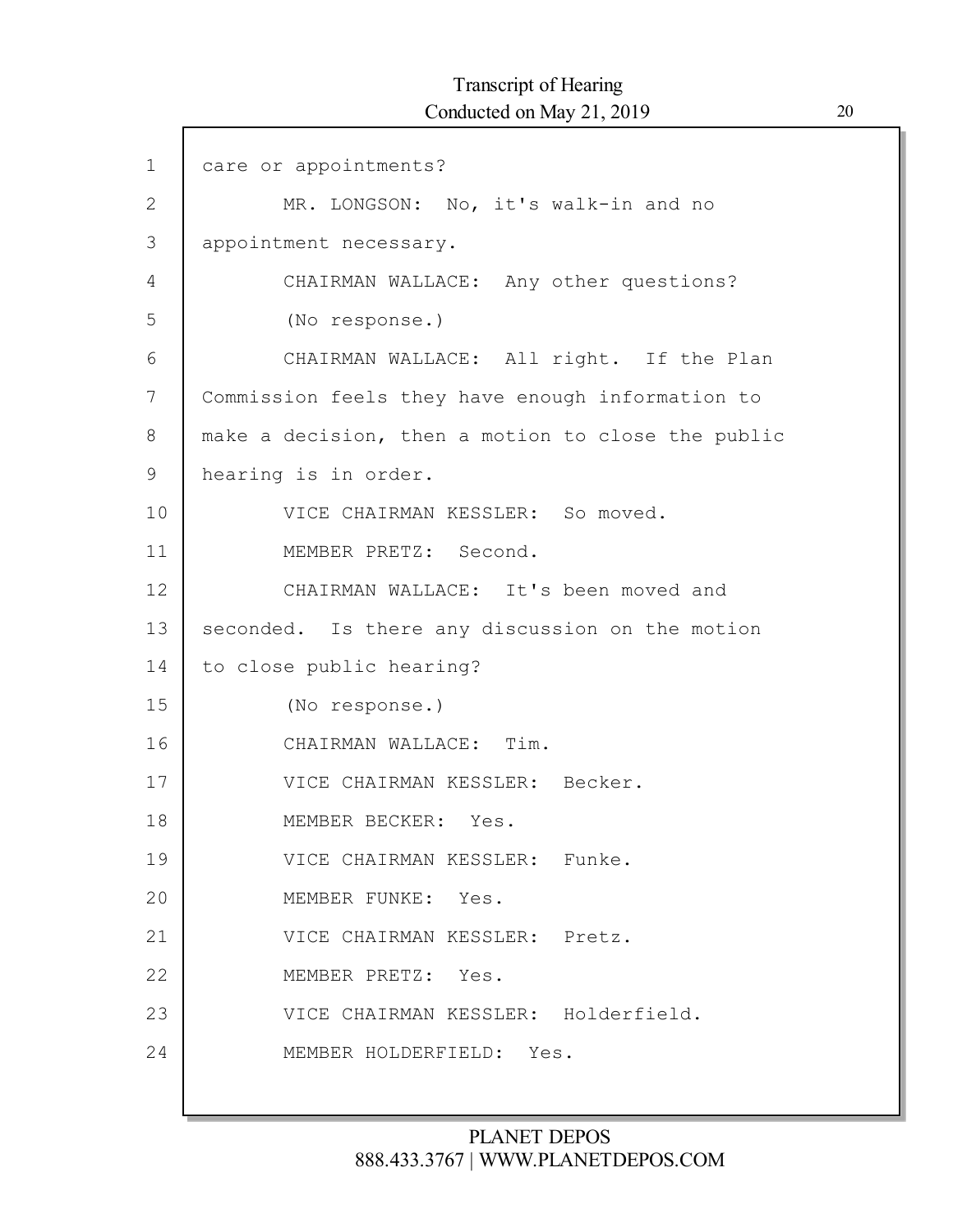| $\mathbf{1}$  | VICE CHAIRMAN KESSLER: Melton.                    |
|---------------|---------------------------------------------------|
| $\mathbf{2}$  | MEMBER MELTON: Yes.                               |
| 3             | VICE CHAIRMAN KESSLER: Wallace.                   |
| 4             | CHAIRMAN WALLACE: Yes.                            |
| 5             | VICE CHAIRMAN KESSLER: Kessler, yes.              |
| 6             | CHAIRMAN WALLACE: Public hearing is closed.       |
| 7             | Next is recommendation for this application.      |
| 8             | Is there a motion?                                |
| $\mathcal{G}$ | VICE CHAIRMAN KESSLER: I would make a             |
| 10            | motion to recommend approval to the planning and  |
| 11            | development committee of the City Council for the |
| 12            | Vet IQ, 855 south Randall Road, Meijer PUD        |
| 13            | (Community Veterinary Clinics LLC/PetIQ LLC) for  |
| 14            | its application for special use.                  |
| 15            | MEMBER PRETZ: Second.                             |
| 16            | CHAIRMAN WALLACE: It's been moved and             |
| 17            | seconded. Any discussion on the motion?           |
| 18            | (No response.)                                    |
| 19            | CHAIRMAN WALLACE: Is there anything from          |
| 20            | staff?                                            |
| 21            | (No response.)                                    |
| 22            | CHAIRMAN WALLACE: All right. Tim.                 |
| 23            | VICE CHAIRMAN KESSLER: Becker.                    |
| 24            | MEMBER BECKER: Yes.                               |
|               |                                                   |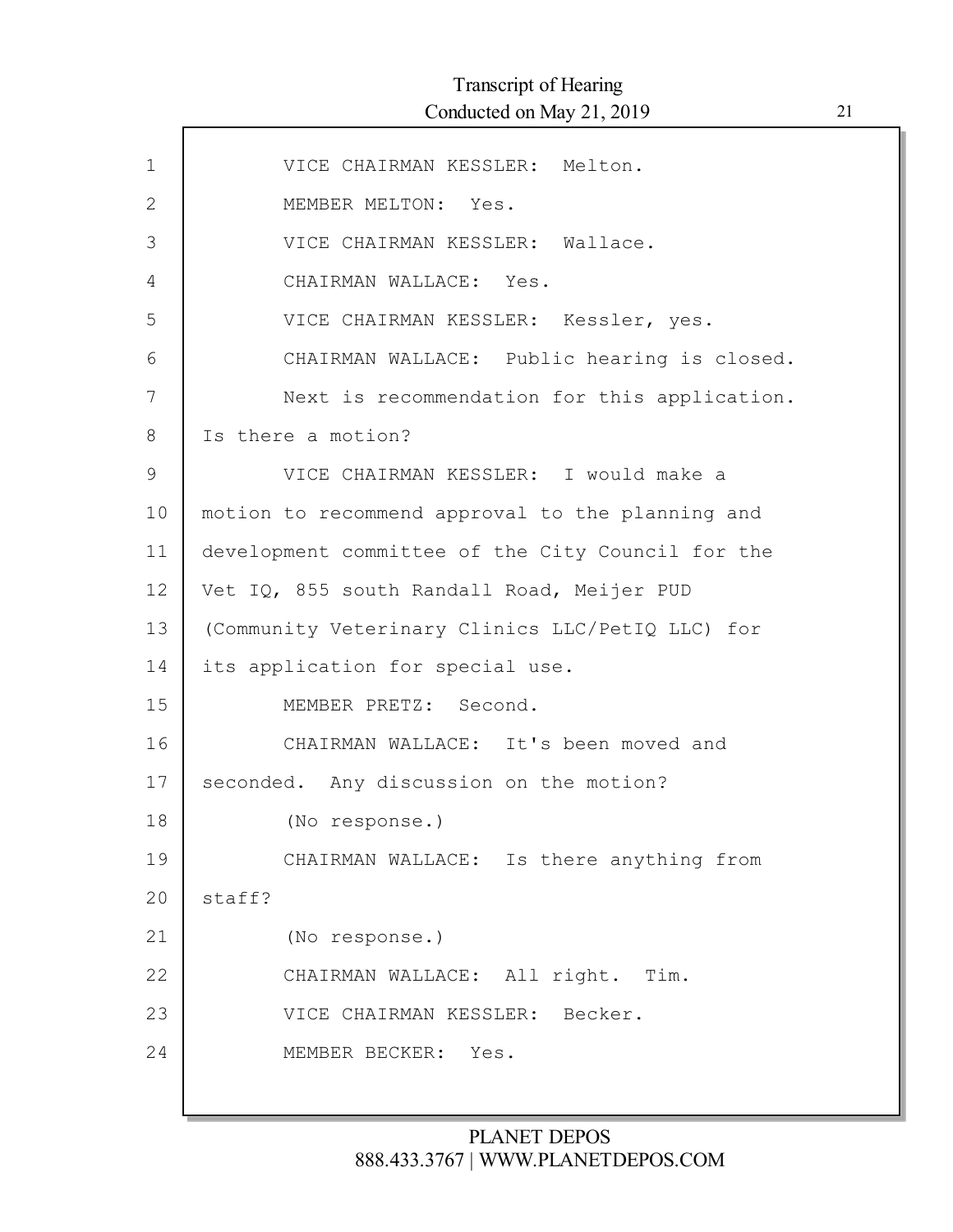| $\mathbf 1$   | VICE CHAIRMAN KESSLER: Funke.                      |
|---------------|----------------------------------------------------|
| $\mathbf{2}$  | MEMBER FUNKE: Yes.                                 |
| 3             | VICE CHAIRMAN KESSLER: Pretz.                      |
| 4             | MEMBER PRETZ: Yes.                                 |
| 5             | VICE CHAIRMAN KESSLER: Holderfield.                |
| 6             | MEMBER HOLDERFIELD: Yes.                           |
| 7             | VICE CHAIRMAN KESSLER: Melton.                     |
| 8             | MEMBER MELTON: Yes.                                |
| $\mathcal{G}$ | VICE CHAIRMAN KESSLER: Wallace.                    |
| 10            | CHAIRMAN WALLACE: Yes.                             |
| 11            | VICE CHAIRMAN KESSLER: Kessler, yes.               |
| 12            | CHAIRMAN WALLACE: That passes unanimously.         |
| 13            | Good luck.                                         |
| 14            | MR. LONGSON: Thank you.                            |
| 15            | CHAIRMAN WALLACE: Any additional business          |
| 16            | from Plan Commission members or staff?             |
| 17            | (No response.)                                     |
| 18            | CHAIRMAN WALLACE: Weekly development               |
| 19            | meeting. How are we on upcoming meetings?          |
| 20            | MS. JOHNSON: We will be having a meeting           |
| 21            | June 4th.                                          |
| 22            | VICE CHAIRMAN KESSLER: Will we be                  |
| 23            | discussing the comprehensive plan at that meeting? |
| 24            | MS. JOHNSON: I don't believe so. We have           |
|               |                                                    |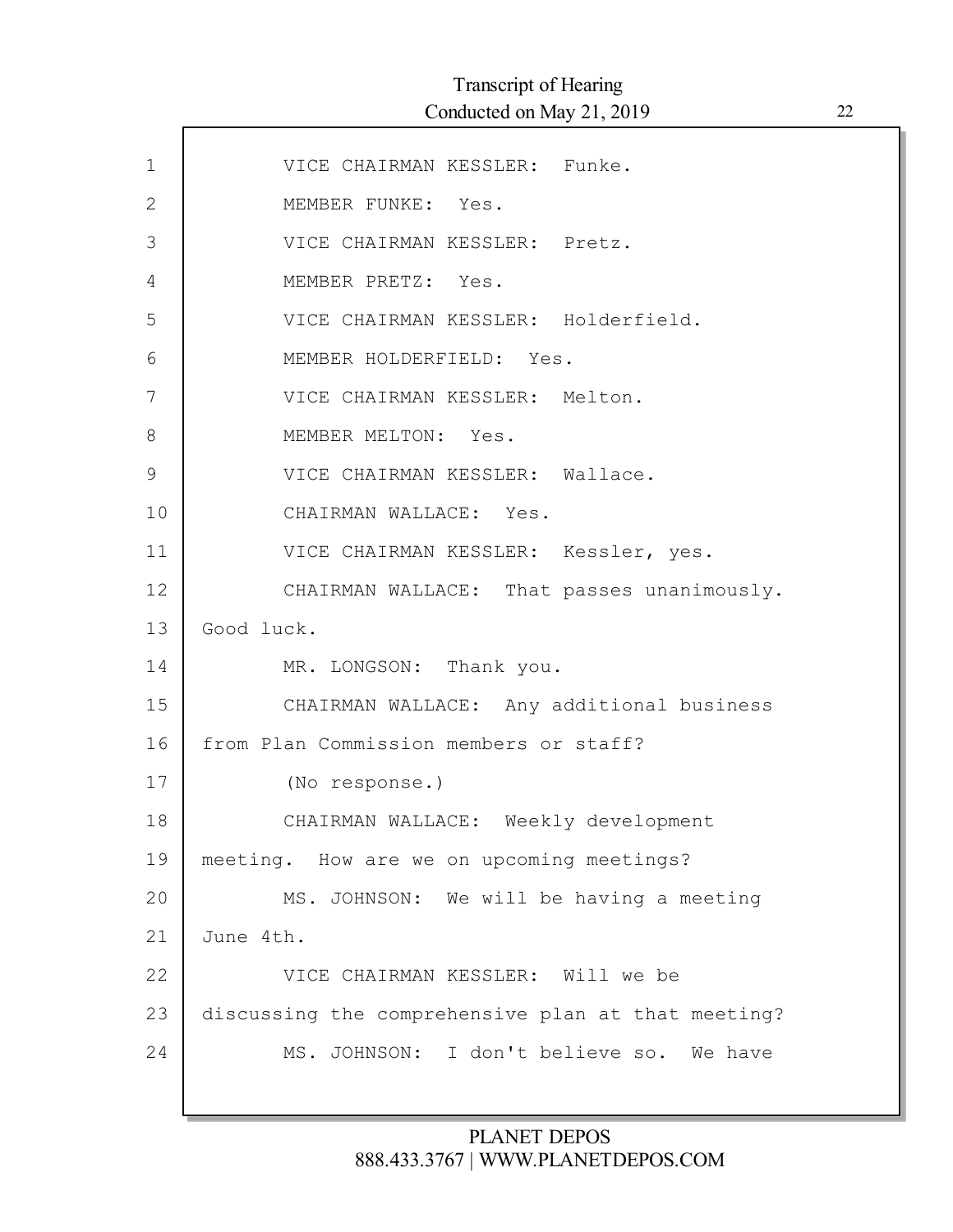| $\mathbf 1$  | a pretty full agenda, but I'm not sure if it's |
|--------------|------------------------------------------------|
| $\mathbf{2}$ | been decided yet.                              |
| 3            | CHAIRMAN WALLACE: Any public comment?          |
| 4            | (No response.)                                 |
| 5            | CHAIRMAN WALLACE: Is there a motion to         |
| 6            | adjourn?                                       |
| 7            | VICE CHAIRMAN KESSLER: So moved.               |
| 8            | MEMBER FUNKE: Second.                          |
| $\mathsf 9$  | CHAIRMAN WALLACE: Moved and seconded.          |
| 10           | All in favor.                                  |
| 11           | (Ayes heard.)                                  |
| 12           | CHAIRMAN WALLACE: Opposed.                     |
| 13           | (No response.)                                 |
| 14           | CHAIRMAN WALLACE: City of St. Charles          |
| 15           | Plan Commission is adjourned at 7:24 p.m.      |
| 16           | (Off the record at 7:24 p.m.)                  |
| 17           |                                                |
| 18           |                                                |
| 19           |                                                |
| 20           |                                                |
| 21           |                                                |
| 22           |                                                |
| 23           |                                                |
| 24           |                                                |
|              |                                                |